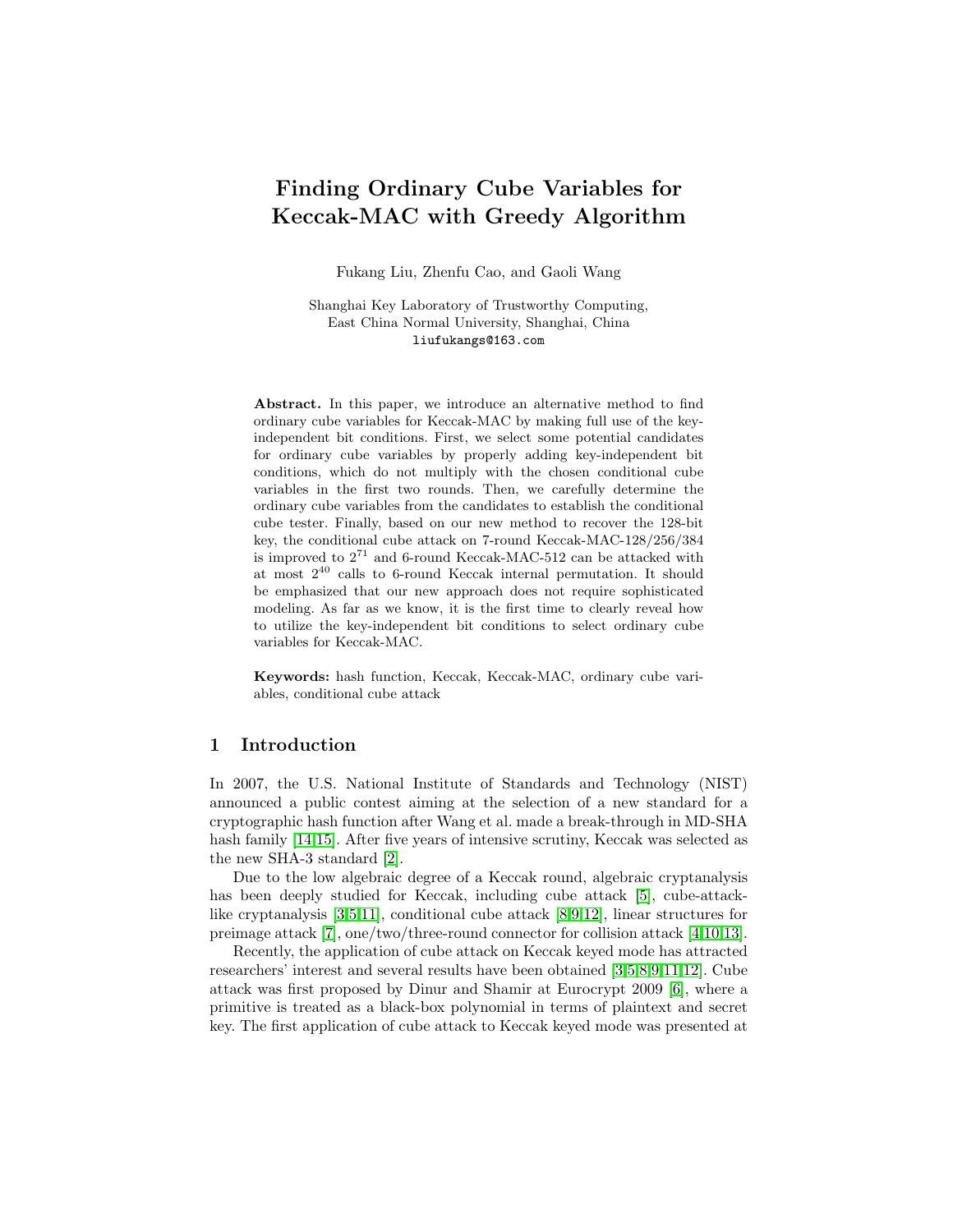Eurocrypt 2015 [\[5\]](#page-17-1). Two years later, at Eurocrypt 2017, Huang et al. introduced the conditional cube attack [\[8\]](#page-18-3) on round-reduced Keccak keyed modes based on the pioneer work, i.e. cube attack [\[5,](#page-17-1)[6\]](#page-18-9) and cube tester [\[1\]](#page-17-4). Cube tester was first proposed by Aumasson et al. [\[1\]](#page-17-4), aiming at detecting the non-random behaviour e.g. the cube sums are always equal to zero. Conditional cube tester detects a non-random behaviour (the cube sums are zero) only when some conditions hold. Therefore, once the key is involved in the conditions, conditional cube tester can be utilized to mount key-recovery attack. Indeed, conditional cube tester can be viewed as a key-dependent distinguisher.

At Eurocrypt 2017, Huang et al. firstly applied the conditional cube tester to mount key-recovery attack on 5/6/7-round Keccak-MAC-512/384/256 [\[8\]](#page-18-3). Later at Asiacrypt 2017, an MILP-based method [\[9\]](#page-18-4) was proposed to identify good parameters for the conditional cube tester. Therefore, the conditional cube attack on Keccak-MAC-512/384 was extended by one more round. However, it seems that the modelling in [\[9\]](#page-18-4) did not capture all factors influencing the performance of attack. Consequently, by taking more factors into consideration, Song et al. developed a new general MILP approach for Keccak-based primitives at Asiacrypt 2018 [\[12\]](#page-18-5) and presented many applications. Despite that Song et al. claimed that 64-dimensional cube variables with only 2 key-dependent bit conditions were found, the details of the 64-dimensional cube variables were not reported in [\[12\]](#page-18-5). For the new modeling in [\[12\]](#page-18-5), it seems sophisticated at the first glance. However, since more factors are taken into account, it is more general and powerful to mount new or improved attack on many Keccak-based constructions.

Due to the limited number of bits of Keccak-MAC-512 that can be controlled for an attacker, it is very difficult to find 64-dimensional cube variables under the conditional cube attack framework proposed by Huang et al. [\[8\]](#page-18-3). However, cube-attack-like cryptanalysis works quite well for Keccak-MAC-512 and attack on 7-round Keccak-MAC-512 was first achieved in [\[3\]](#page-17-2), which was later slightly improved in [\[11\]](#page-18-2).

Up until now, the improvement for [\[8\]](#page-18-3) are all based on the MILP approach [\[9,](#page-18-4)[12\]](#page-18-5), which sometimes requires sophisticated modeling. This motivates us to consider whether there exist other simple approaches to find sufficient cube variables to establish the conditional cube tester.

Our Contributions In this paper, we present an alternative method to find ordinary cube variables for Keccak-MAC-512/384. First, we observe that there are many potentially useful key-independent conditions to slow down the propagation of ordinary cube variables, which will help determine the candidates for ordinary cube variables. Then, we introduce a clever way to choose the ordinary cube variables from the candidates by considering their relations in the first round. With such a method, sufficient ordinary cube variables can be discovered to establish the conditional cube tester for 6-round Keccak-MAC-512 and 7-round Keccak-MAC-384. Meanwhile, the number of key-dependent bit conditions is minimum. It should be stressed that we do not use any specific greedy algorithms but use the idea of greedy algorithm. Specifically,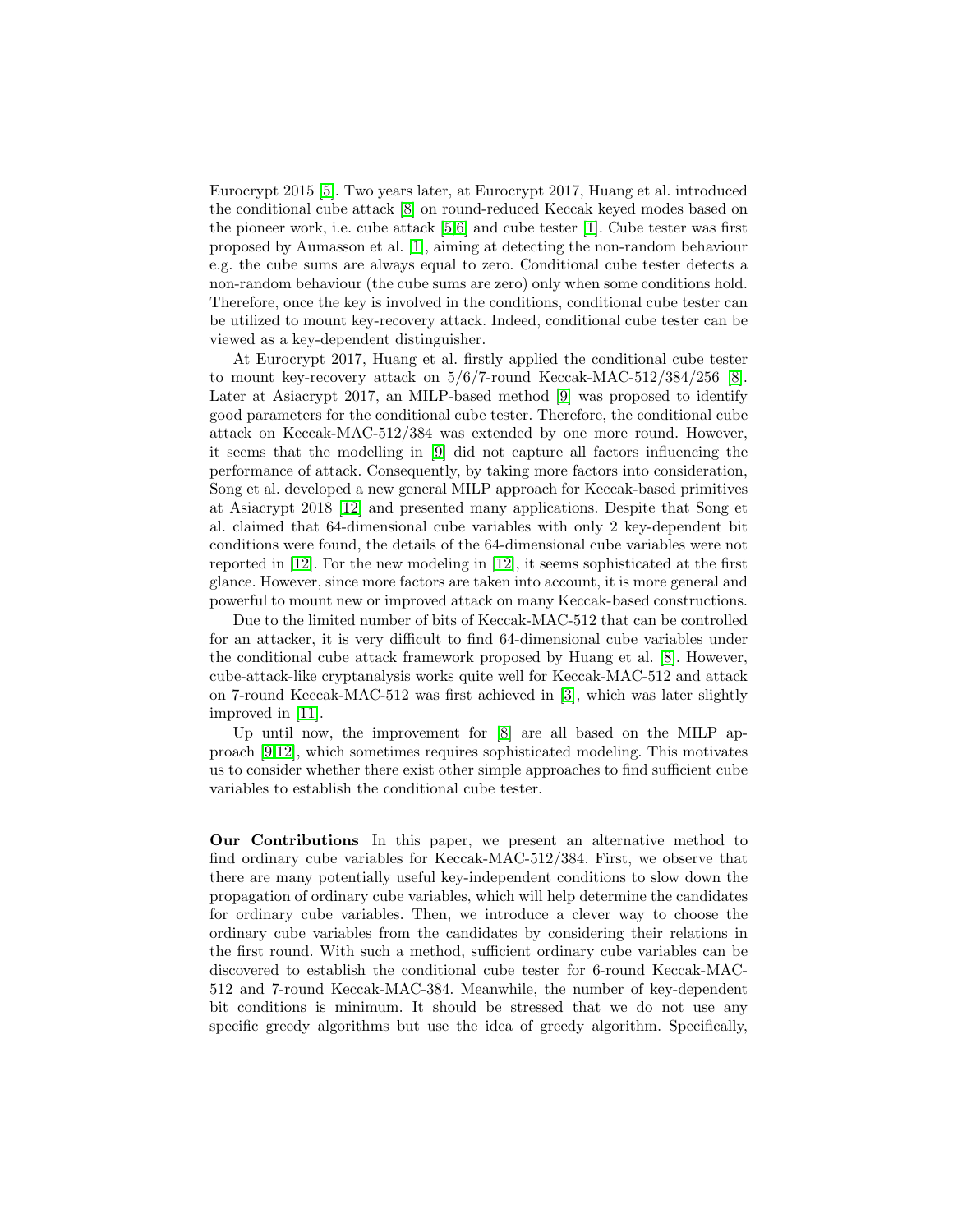we determine a small region of potential candidates at first and then select the final candidates from these potential candidates. As far as we know, it is the first time to clearly reveal how to utilize the key-independent bit conditions to select ordinary cube variables for Keccak-MAC.

Moreover, we observe that there are many unnecessary iterations of the conditional cube tester to recover the full key in [\[8\]](#page-18-3). Therefore, an optimal procedure to recover the full key for 7-round Keccak-MAC-256/128 based on the conditional cube tester in [\[8\]](#page-18-3) is proposed and the new key-recovery attack is twice faster. Such an optimal approach is applied to the newly discovered 64-dimensional cube variables for 7-round Keccak-MAC-384. Consequently, conditional cube attack on 7-round Keccak-MAC-384 is improved to  $2^{71}$  from 2 <sup>75</sup>. By carefully choosing the order to recover the full key, we can recover the 128-bit key for 6-round Keccak-MAC-512 with at most  $2^{40}$  calls to 6-round Keccak internal permutation, while it costs  $\lceil \frac{128}{3} \rceil \times 2^{2^5+3} = \lceil \frac{128}{3} \rceil \times 2^{35} \approx 2^{40.4}$ calls in [\[12\]](#page-18-5). The results are summarized in [Table 1.](#page-2-0)

<span id="page-2-0"></span>

| Attack Type                    | Capacity    | Rounds Time |                  | Ref.              |
|--------------------------------|-------------|-------------|------------------|-------------------|
|                                | 256/512     |             | $2^{72}$         | $\lvert 8 \rvert$ |
|                                | 768         |             | $2^{75}$         | [9]               |
| Conditional Cube Attack        | 1024        | 6           | $2^{40.4}$       | [12]              |
|                                | 256/512/768 |             | $2^{71}$         | Sect. 4           |
|                                | 1024        | 6           | $2^{40}$         | Sect. 5           |
| Cube-attack-like Cryptanalysis | 1024        |             | $\Omega_{112.6}$ | $\lceil 3 \rceil$ |
|                                | 1024        |             | $2^{111}$        |                   |
|                                |             |             |                  |                   |

Table 1. Related results of Keccak-MAC

Organization The rest of the paper is organized as follows. The preliminaries of this paper will be presented in [section 2.](#page-2-1) In [section 3,](#page-6-0) our tracing algorithm will be introduced. Then, we will show our method to find enough ordinary cube variables for Keccak-MAC-384 and Keccak-MAC-512 in [section 4](#page-8-0) and [section 5](#page-12-0) respectively. Next, a slightly improved key-recovery method will be given in [section 6.](#page-15-0) The difference between our work and previous work is explained in [section 7.](#page-16-0) At last, we summarize the paper in [section 8.](#page-17-5)

## <span id="page-2-1"></span>2 Preliminaries

In this section, we will introduce the details of Keccak-MAC and some related techniques such as cube tester and conditional cube tester.

#### 2.1 Description of Keccak-MAC

Keccak is a family of hash functions and Keccak-MAC is based on Keccak. The Keccak internal permutations denoted by Keccak-p[b,  $n_r$ ] are specified by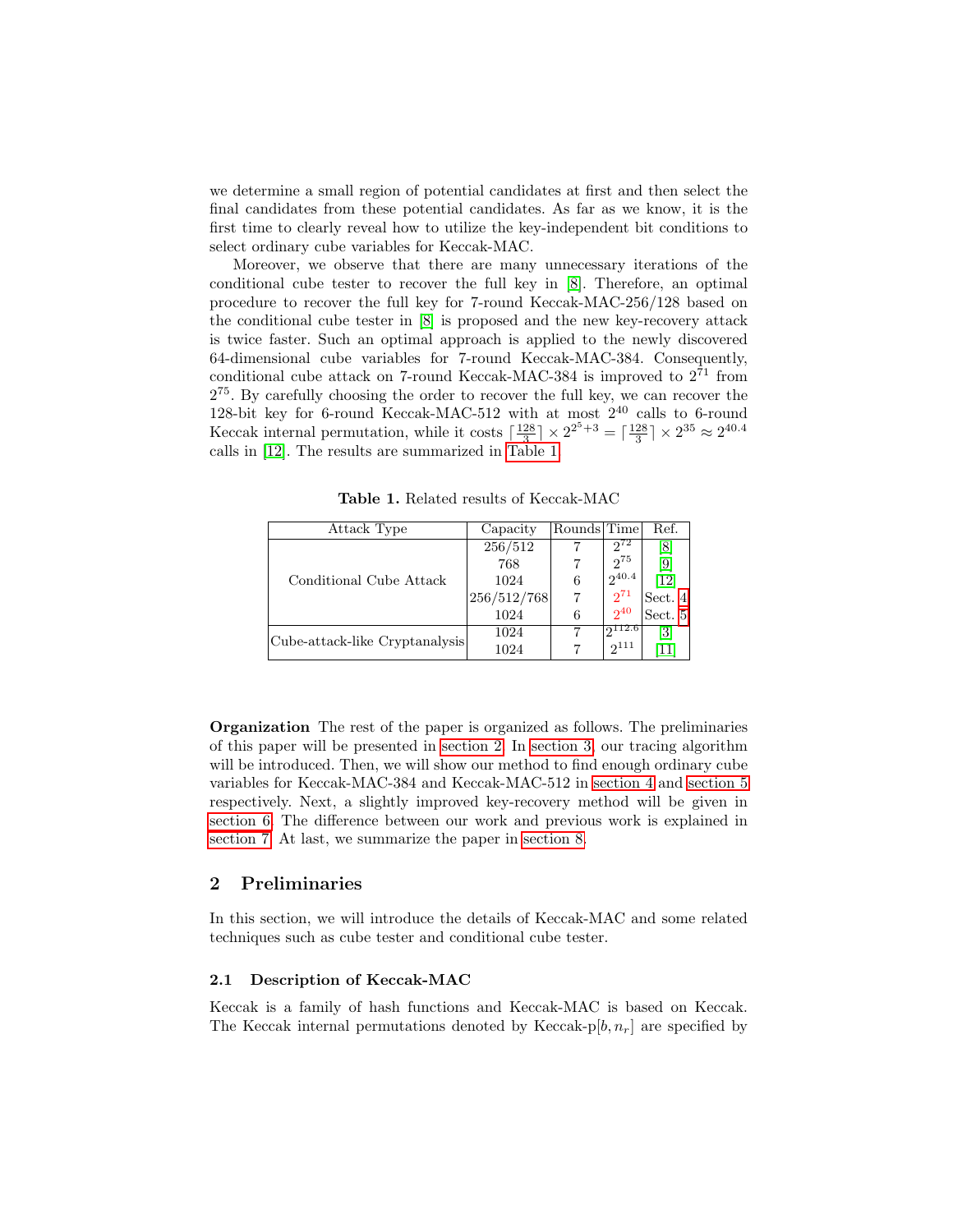two parameters, which are the width of permutation in bits b and the number of rounds  $n_r$ . There are many choices for b, i.e.  $b = 25 \times 2^l$  with  $l \in \{0, 1, 2, 3, 4, 5, 6\}$ . Keccak-p[ $b, n_r$ ] works on a b-bit state A and iterates an identical round function **R** for  $n_r$  times. The state A can be viewed as a three-dimensional array of bits, namely  $A[5][5][w]$  with  $w=2^l$ . The expression  $A[x][y][z]$  represents the bit with  $(x, y, z)$  coordinate. At lane level,  $A[x][y]$  represents the w-bit word located at the  $x^{th}$  column and the  $y^{th}$  row. In this paper, the coordinates are considered within modulo 5 for x and y and within modulo w for z. The round function  $\bf R$ consists of five operations  $\mathbf{R} = \iota \circ \chi \circ \pi \circ \rho \circ \theta$  as follows.

$$
\theta : A[x][y] = A[x][y] \oplus (\bigoplus_{y'=0}^{4} A[x-1][y']) \oplus (\bigoplus_{y'=0}^{4} (A[x+1][y'] \lll 1)).
$$
  
\n
$$
\rho : A[x][y] = A[x][y] \lll r[x, y].
$$
  
\n
$$
\pi : A[y][2x + 3y] = A[x][y].
$$
  
\n
$$
\chi : A[x][y] = A[x][y] \oplus (\overline{A[x+1][y]} \wedge A[x+2][y]).
$$
  
\n
$$
\iota : A[x][y] = A[x][y] \oplus RC.
$$

According to the above definition of  $\theta$  operation, it could be seen that if certain variable in every column of state has even parity, the variable will not diffuse to other columns. In Keccak specification [\[2\]](#page-17-0), this property is called column parity kernel, CP kernel for short.

The construction of Keccak-MAC- $n$  is illustrated in [Figure 1.](#page-3-0) For the sake of convenience, we denote the state A after  $\theta$ ,  $\rho$ , and  $\pi$  in round  $i$  ( $i \geq 0$ ) by  $A^i_{\theta}$ ,  $A^i_{\rho}$  and  $A^i_{\pi}$  respectively. The input state of round i is denoted by  $A^i$ . The 128-bit key is denoted by k, where  $k_i$  represents the  $i^{th}$  bit of k.



Fig. 1. Construction of Keccak-MAC-n

<span id="page-3-1"></span><span id="page-3-0"></span>For Keccak-MAC-n, where  $n \in \{128, 256, 384, 512\}$ , the size of the internal state is 1600 bits and the 128-bit key is placed at  $A^0[0][0]$  and  $A^0[1][0]$ . Specifically,  $k_i$  is placed at  $A^0[0][0][i]$  and  $k_{i+64}$  is placed at  $A^0[1][0][i]$ , where  $0 \leq i \leq 63$ . Therefore, we can obtain [Observation 1.](#page-3-1)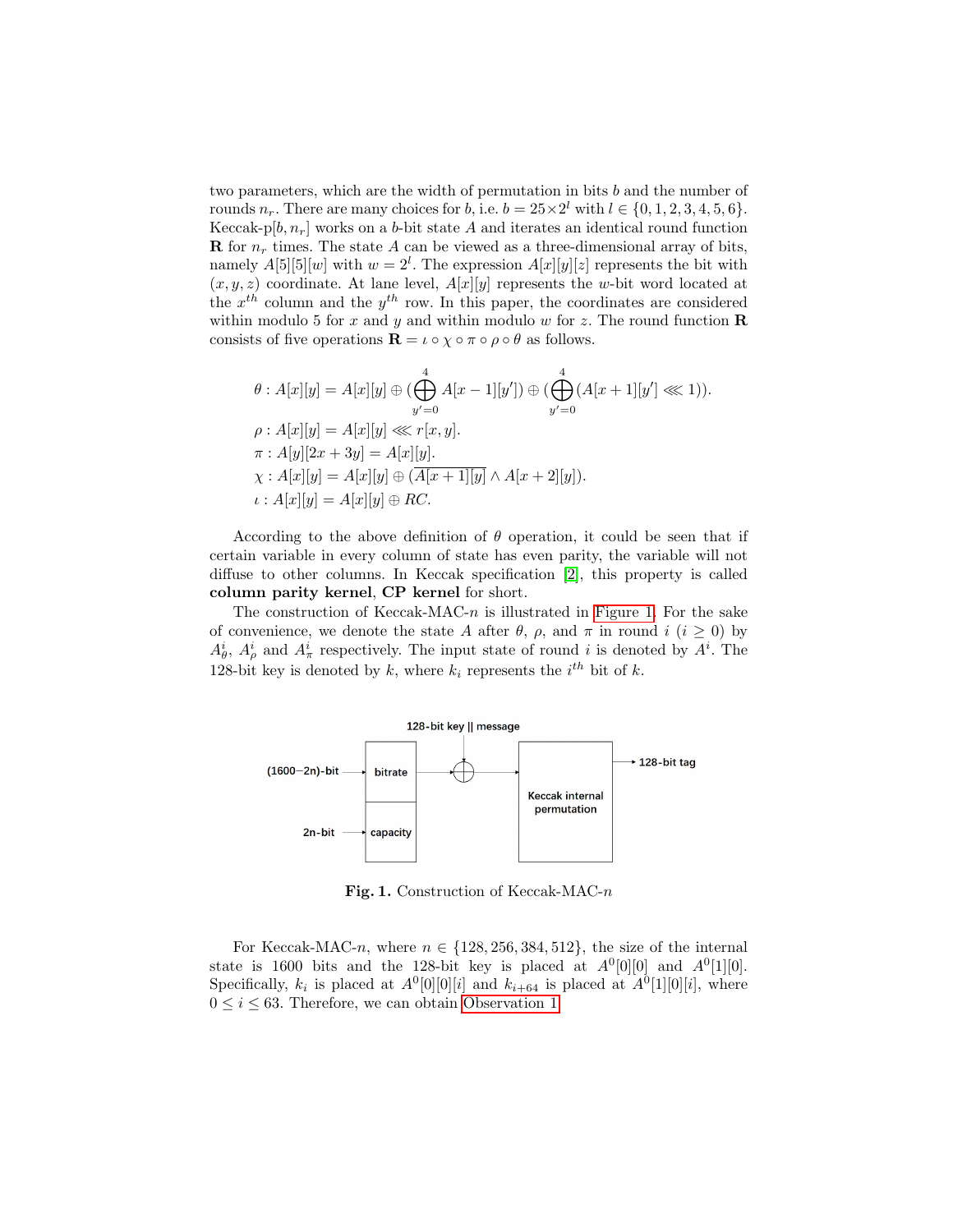Observation 1 Since

$$
A^0_{\theta}[3][i] = A^0[3][i] \oplus (\bigoplus_{y=0}^4 A^0[2][y]) \oplus (\bigoplus_{y=0}^4 (A^0[4][y] \lll 1))
$$

for  $0 \leq i \leq 4$ ,  $A_{\theta}^{0}[3][i]$  is independent of the 128-bit key. In other words, if we add bit conditions on  $A_{\theta}^{0}[3][i]$ , all of them are key-independent.

Then, we consider the influence of  $\pi \circ \rho$  operation as shown in [Figure 2.](#page-4-0) Consequently, [Observation 2](#page-4-1) can be obtained.



Fig. 2.  $\pi \circ \rho$  operation

<span id="page-4-1"></span><span id="page-4-0"></span>**Observation 2** After  $\pi \circ \rho$  operation,  $A_{\theta}^{0}[2][i]$  and  $A_{\theta}^{0}[4][t]$  are next to  $A_{\theta}^{0}[3][j]$ in each row, where  $(i, j, t) \in \{(2, 3, 4), (4, 0, 1), (1, 2, 3), (3, 4, 0), (0, 1, 2)\}.$ 

Our approach to determine the candidates for ordinary cube variables is heavily based on the two observations.

#### 2.2 Cube Tester

Cube tester was first proposed by Aumasson et al. at FSE 2009 [\[1\]](#page-17-4) after Dinur et al. introduced cube attack at Eurocrypt 2009 [\[6\]](#page-18-9). Different from standard cube attack, which aims at key extraction, cube tester performs non-randomness detection. In our paper, we only concentrate on a specific non-random behaviour, i.e. the cube sums are zero. To describe cube tester, we first recall the concept of cube attack as follows.

**Theorem 2.** [\[6\]](#page-18-9) Given a polynomial  $f: \{0,1\}^n \to \{0,1\}$  of degree d. Suppose  $0 < k < d$  and t denotes the monomial  $x_0...x_{k-1}$ . Then, f can be written as

$$
f = t \cdot P_t(x_k, \ldots, x_{n-1}) + Q_t(X),
$$

where none of the terms of  $Q_t(X)$  is divisible by t. Then the sum of f over all values of the cube (defined by t) is

$$
\sum_{x' \in C_t} f = \sum_{x' \in C_t} f(x', x_k, \dots, x_{n-1}) = P_t(x_k, \dots, x_{n-1}).
$$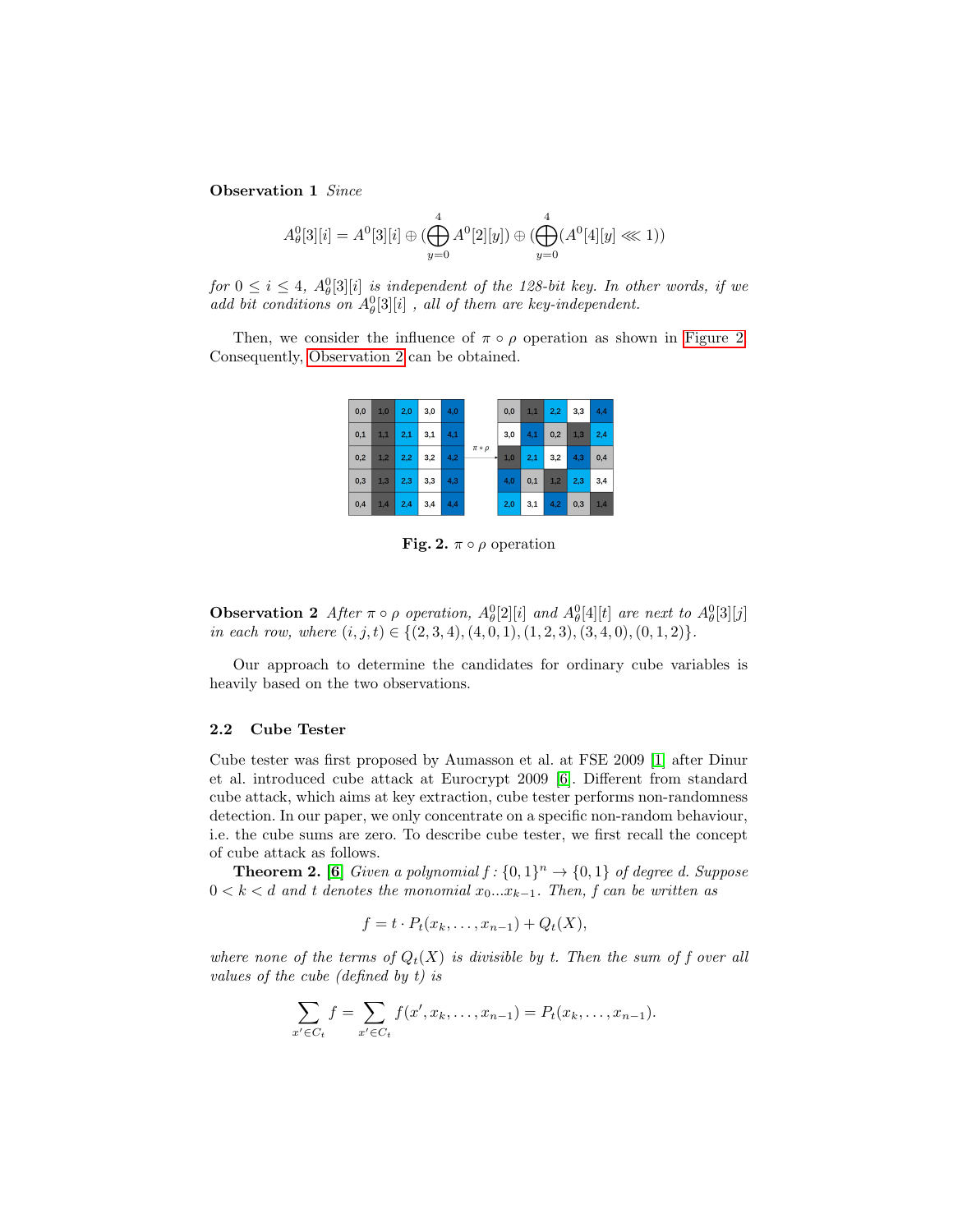If there exists such a cube  $C_t$  that the following equation always hold, then  $C_t$  can be viewed as one type of cube tester [\[1\]](#page-17-4), i.e. the sum over it always equals zero.

$$
\sum_{x' \in C_t} f = \sum_{x' \in C_t} f(x', x_k, \dots, x_{n-1}) = P_t(x_k, \dots, x_{n-1}) = 0.
$$

For example, consider the following polynomial  $f$ :

$$
f(x_0, x_1, x_2, x_3) = x_0 x_1 + x_1 x_2 + x_2 x_4 + x_1 x_3 + x_1 x_2 x_4.
$$

Then, the following equation always hold:

$$
\sum_{(x_0,x_3)\in\{0,1\}^2} f(x_0,x_1,x_2,x_3) = 0.
$$

The reason is that that none of the monomial in  $f(x_0, x_1, x_2, x_3)$  is divisible by  $x_0x_3$ . However, if we sum f over all values of  $(x_1, x_2)$ , then we can obtain the following equation:

$$
\sum_{(x_1,x_2)\in\{0,1\}^2} f(x_0,x_1,x_2,x_3) = 1 + x_4.
$$

That is, the sum is dependent on the value of  $x_4$ .

## 2.3 Conditional Cube Tester

The concept of conditional cube tester was firstly proposed by Huang et al. [\[8\]](#page-18-3) at Eurocrypt 2017. Their goal is to construct a key-dependent distinguisher. Therefore, they have to overcome the obstacle of how to involve the key information into the distinguisher. Motivated by this, they firstly classify the cube variables into two types: conditional cube variable and ordinary cube variable. The classification is based on the multiplying relations of the cube variables in the first two rounds as follows.

- Conditional cube variables can not multiply with each other after the second round.
- Ordinary cube variables can not multiply with each other after the first round.
- Ordinary cube variables can not multiply with conditional cube variables after the second round.

Then, they develop a theorem to confirm the number of each type of the cube variables in order to establish a conditional cube tester, as specified below, whose proof is based on the relations of the cube variables in the first two rounds as above.

**Theorem 1.** [\[8\]](#page-18-3) For  $(n+2)$ -round Keccak sponge function  $(n > 0)$ , if there are p conditional cube variables  $v_0, v_1, ..., v_{p-1}$  and  $q = 2^{n+1} - 2p + 1$  ordinary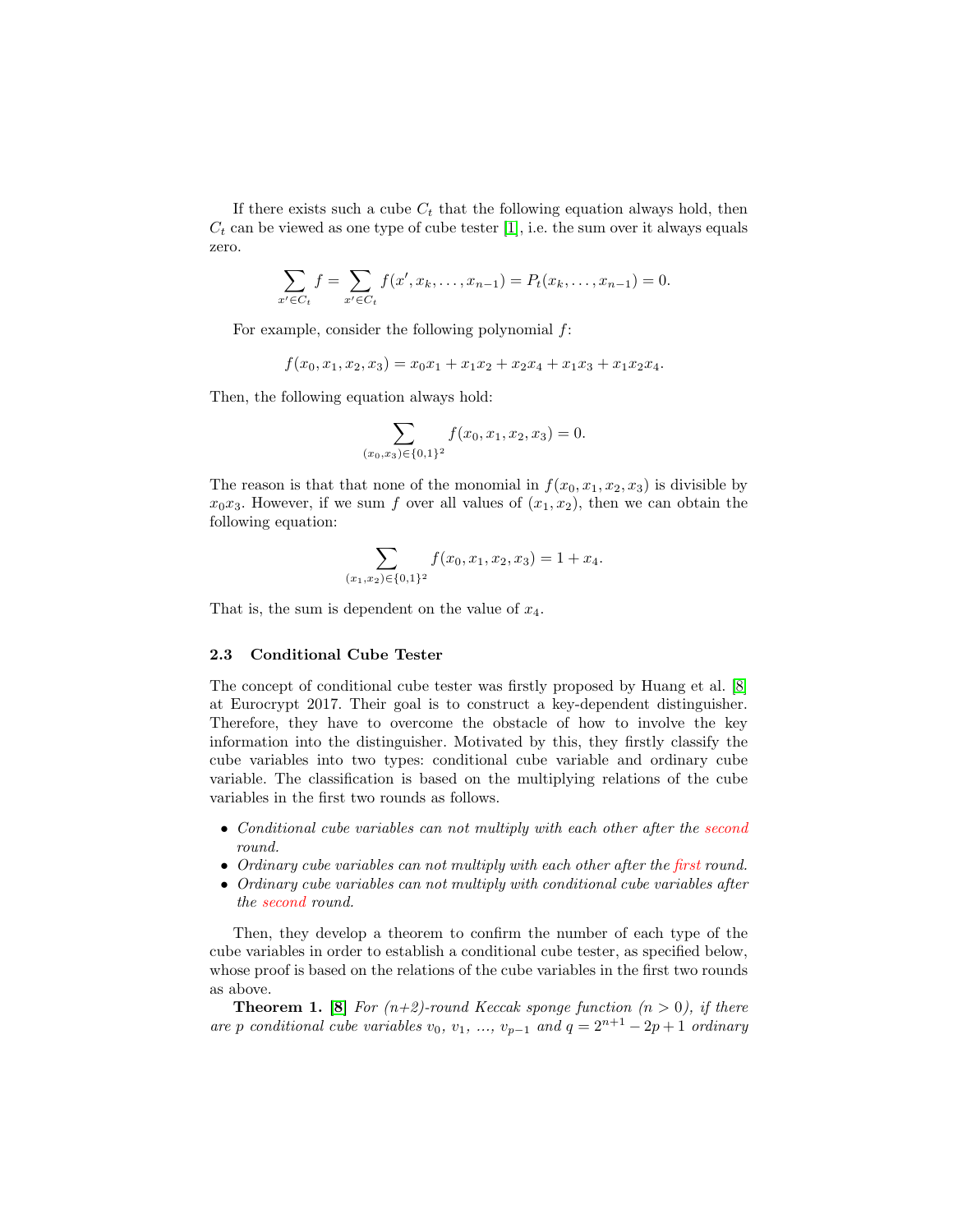cube variables  $v_p$ ,  $v_{p+1}$ , ...,  $v_{p+q-1}$ , then the term  $v_0v_1...v_{p+q-1}$  will not appear in the output polynomials of  $(n + 2)$ -round Keccak sponge function.

To make conditional cube tester work, it is essential to introduce some conditions which will influence the above multiplying relations between the conditional cube variable and ordinary cube variable in the first two round. Specifically, only when all the introduced conditions hold will their multiplying relations be satisfied, thus making Theorem 1 work. Among the introduced conditions, the key-independent conditions can always be satisfied by controlling the input. For the key-dependent conditions, whether they are satisfied is detected by the conditional cube tester based on Theorem 1. To be more specific, the attack procedure can be briefly divided into three steps.

- Step 1: Except for the cube variables in the input state, the attacker assigns a random value to the remaining part of it, while keeping the keyindependent bit conditions satisfied.
- Step 2: The attacker starts to exhaust all possible values of the cube variables and calculates the sum of all outputs.
- Step 3: If the sum is zero, then the attacker knows that the key-dependent bit conditions are satisfied with an overwhelming probability and therefore he can extract some equations for the involved key bits. Otherwise, the attacker knows the key-dependent bit conditions do not hold. For this case, the attacker will flip some bits involved in the key-dependent bit conditions and located in the controllable part of the input state. Then, he goto Step 2 again.

The above procedure is only used to extract a small number of equations for the key bits. To recover the full key, the attacker will repeat the above procedure by changing the parameters of the conditions cube tester to extract more equations for the key bits. Finally, the attacker can solve the obtained equation system to recover some key bits. The remaining key bits can be recovered by brute force.

# <span id="page-6-0"></span>3 Tracing Algorithm

Several algorithms to determine the relations of cube variables in the first two rounds have been presented in [\[8\]](#page-18-3). In this section, we introduce a new method to achieve the same goal. We do not claim that our new method have any advantages over [\[8\]](#page-18-3). The purpose to use this new method is only to suit our programming. Before introducing how to determine the candidates for ordinary cube variables, we firstly describe how to trace the propagation of a variable in  $A_{\theta}^{0}$  to  $A_{\pi}^{1}$ .

Since  $\theta$ ,  $\rho$ ,  $\pi$  are all linear transformations, an equivalent linear transformation matrix  $M \in F_2^{1600 \times 1600}$  can be derived to express these three consecutive operations  $\pi \circ \rho \circ \theta$ . From the definitions of the three operations, it can be known that for each row of  $M$ , there are only 11 non-zero elements, whose values are all 1. To reduce the size of  $M$ , we can only record the positions of  $M$  where the corresponding value is 1 in a smaller matrix  $SM$  of size  $1600 \times 11$ . Specifically,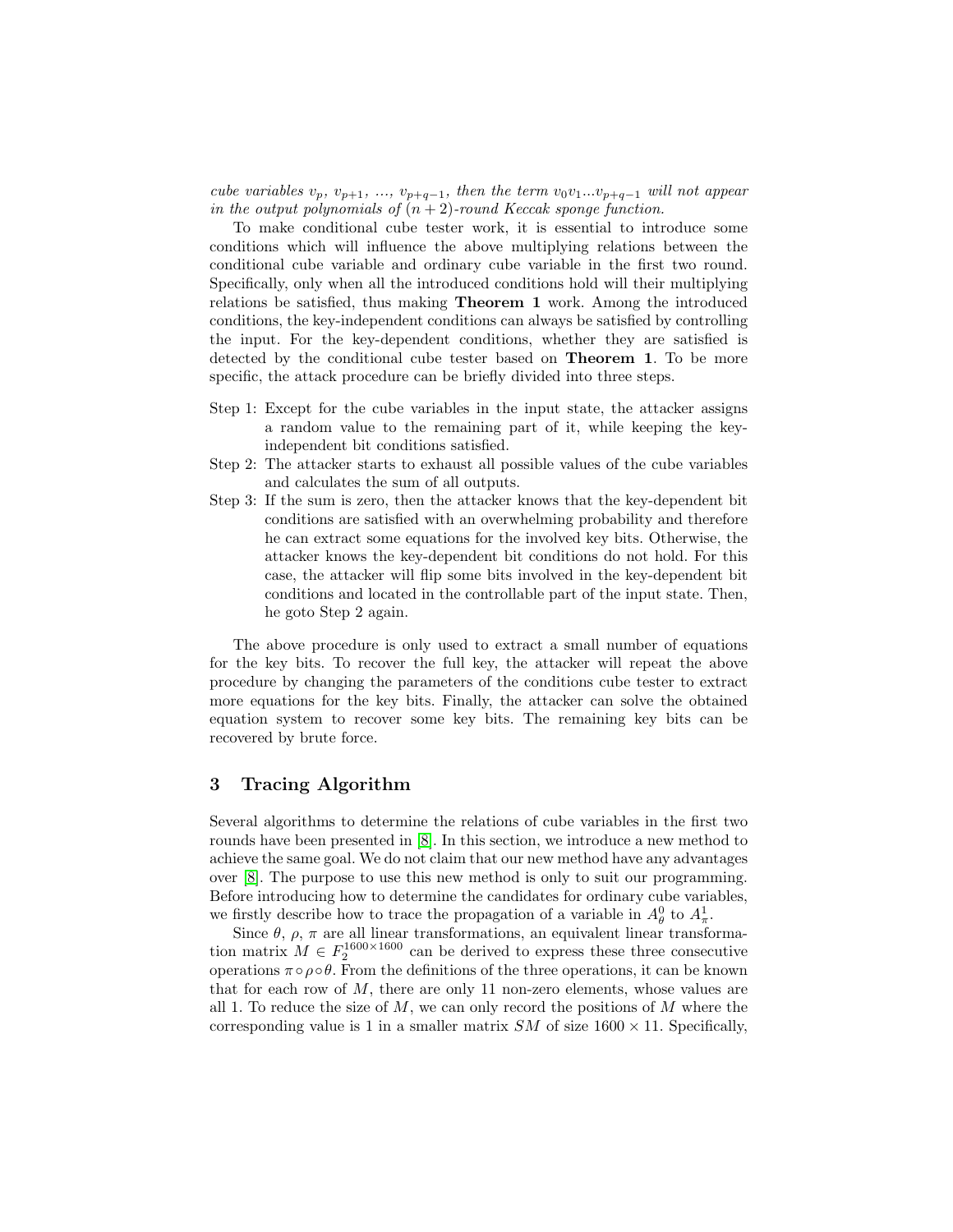suppose  $M[i][J] = 1$   $(J \in \{j_0, \ldots, j_{10}\})$ , then we construct a smaller matrix SM where  $SM[i][t] = j_t$  for  $0 \le t \le 10$ . Moreover, since the operation  $\pi \circ \rho$ is equivalent to a permutation of bit positions, an equivalent permutation P of size 1600 can be derived to express it.

To make the tracing algorithm more explicit, we should consider the internal state as a boolean vector denoted by V rather than a three-dimensional array. In addition, assume the internal state is an 1600-bit variable. For other sizes of the internal state, the procedure to trace the propagation is similar. For the sake of convenience, we denote the state V after  $\theta$ ,  $\rho$ , and  $\pi$  in round  $i$  ( $i \geq 0$ ) by  $V_{\theta}^{i}$ ,  $V^i_\rho$  and  $V^i_\pi$  respectively. The input state of round i is denoted by  $V^i$ .

Now we describe how to trace the propagation of the variable in  $A^0_\theta$  to  $A^1_\pi$ .

step 1. Suppose  $A_{\theta}^{0}[x][y][z]$  contains a variable, we record  $t_{0} = (5x+y) \times 64 + z$ . step 2. Calculate how the variable in  $V_{\theta}^{0}[t_{0}]$  propagates through  $\pi \circ \rho$  operation

with P. Consequently, we record  $t_1 = P[t_0]$ .

step 3. According to the definition of  $\chi$ , after  $\iota \circ \chi$  operation, three bits of  $V^1$ will contain the variable from  $V_{\pi}^{0}[t_1]$ . We denote the corresponding three bit positions by  $t_2$ ,  $t_3$  and  $t_4$ . Among the three bits, one bit will always contain this variable. The other two bits contain this variable depending on bit conditions. We classify these three bits into three types. The first type is the bit that always contains the variable. The second type is the bit that contains the variable depending on a key-independent bit condition. The third type is the bit that contains the variable depending on a key-dependent bit condition. Then, for each of the three bits, we trace how the variable in  $V^1[pos]$  ( $pos \in \{t_2, t_3, t_4\}$ ) propagates to  $V^1_{\pi}$ with Algorithm [1.](#page-7-0) The bit positions of  $V_{\pi}^1$  containing the variable from  $V^1[pos]$  are stored in the the array final Position.

<span id="page-7-0"></span>

| <b>Algorithm 1</b> Tracing the influenced bit positions after $\pi \circ \rho \circ \theta$ operation |  |
|-------------------------------------------------------------------------------------------------------|--|
| 1: for row in $(01599)$ do                                                                            |  |
| for col in $(010)$ do<br>2:                                                                           |  |
| if $SM[row][col] = pos$ then<br>3:                                                                    |  |
| $final Position.push\_back(row)$<br>4:                                                                |  |
| 5:<br>break                                                                                           |  |
|                                                                                                       |  |

Up until now, the propagation of the variable in  $A_{\theta}^0$  to  $A_{\pi}^1$  is known, i.e. the bit positions of  $A^1_\pi$  containing the variable from  $A^0_\theta$  are known and are classified into three types. At last, we only need focus on how the cube variable in  $A^0$ propagates to  $A_{\theta}^{0}$ , which can be easily finished by considering the influence of  $\theta$ operation.

Once knowing and recording how a variable propagates in the first two rounds with or without bit conditions to slow down this propagation, it is quite easy to determine their multiplying relations in the first two rounds. For example, suppose we know that  $A_{\pi}^{0}[x][y][z]$  contains a variable v' and  $A_{\pi}^{0}[x-1][y][z]$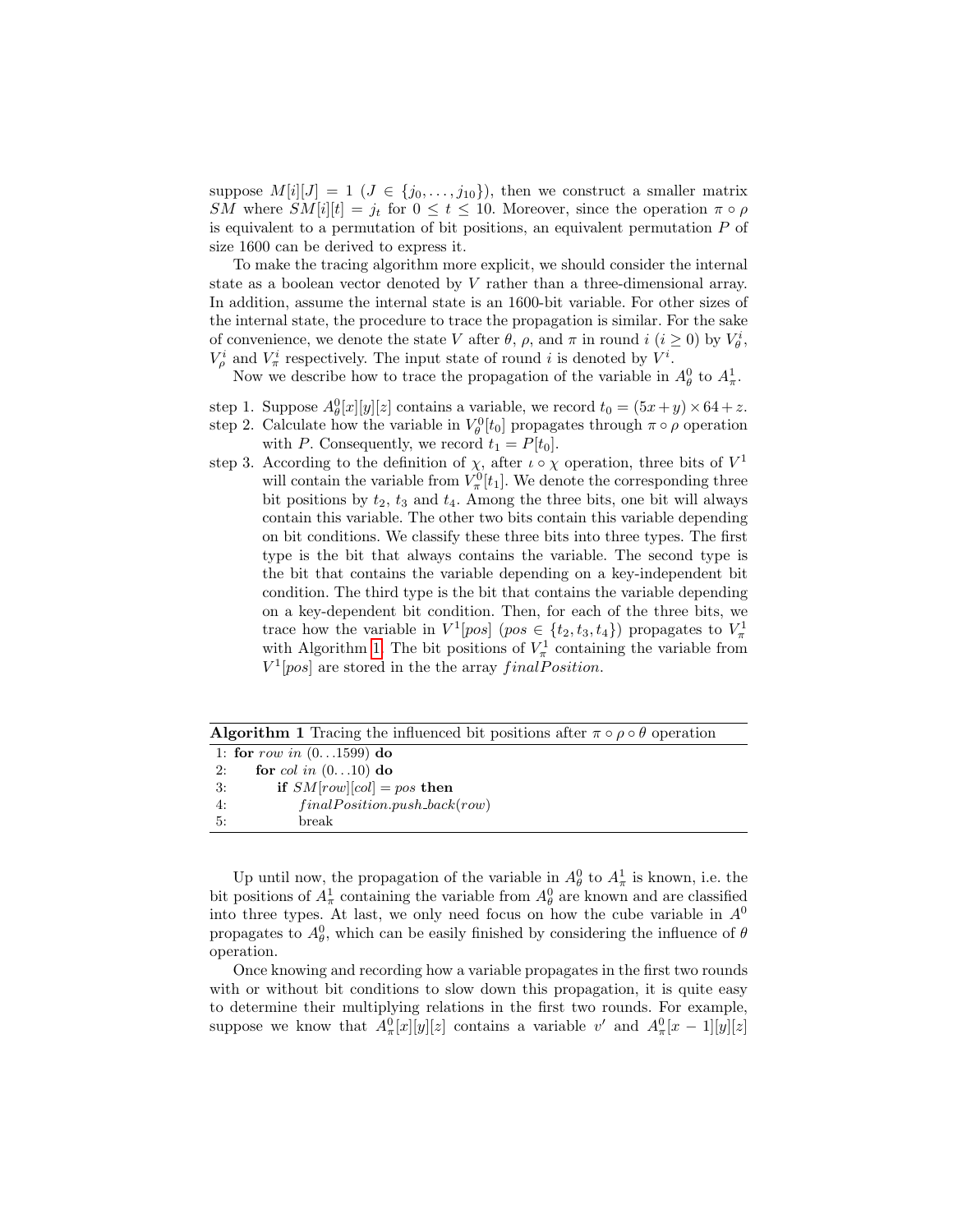contains a different variable  $v''$ , then  $v''$  will multiply with  $v'$  after the first round. In the same way, suppose we know that  $A^1_\pi[x][y][z]$  contains a variable  $v'$ and  $A^1_\pi[x-1][y][z]$  contains a different variable  $v''$ , then  $v''$  will multiply with  $v'$  after the second round.

# <span id="page-8-0"></span>4 Finding Ordinary Cube Variables for Keccak-MAC-384

In this section, we will expand on the procedure to find sufficient ordinary cube variables for Keccak-MAC-384. First, the potential candidates for ordinary cube variables will be determined by carefully adding key-independent bit conditions to slow down its propagation. Then, we consider the multiplying relations of these candidates after the first round and deduce some contradictions. As will be shown, from these contradictions, we can efficiently determine how many ordinary cube variables can eventually survive.

#### 4.1 Determining Candidates for Keccak-MAC-384

The initial state of Keccak-MAC-384 is shown in [Figure 3](#page-8-1) with 12 lanes set to 0. In the same way as [\[8,](#page-18-3)[9](#page-18-4)[,12\]](#page-18-5),  $A[2][0][0] = A[2][1][0] = v_0$  is chosen as the conditional cube variable with four bit conditions  $(A_{\theta}^{0}[1][4][60] = 1, A_{\theta}^{0}[1][0][5] =$ 1,  $A_{\theta}^{0}[3][1][7] = 0$ ,  $A_{\theta}^{0}[3][2][45] = 0$ ) to slow down its propagation. Then, the ordinary cube variables are set in the CP kernel. The complete procedure is as follows.

Fig. 3. Initial state of Keccak-MAC-384

- <span id="page-8-1"></span>• For the first column, we exhaust all 64 possible variables  $A[0][1][i] = A[0][2][i]$  $(0 \le i \le 63)$ . Based on **Observation 1** and 2, if we add bit conditions to slow down the propagation of the variables in this case, all of them are keydependent bit conditions. Therefore, we do not add bit conditions. For each of these 64 possible variables, the tracing algorithm is applied to determine its multiplying relation with the chosen conditional cube variable in the first two rounds. Only those are selected as candidates that they do not multiply with  $v_0$  in the first two rounds.
- For the second column, we exhaust all 64 possible variables  $A[1][1][i] =$  $A[1][2][i]$   $(0 \le i \le 63)$  and process in the same way as the first column.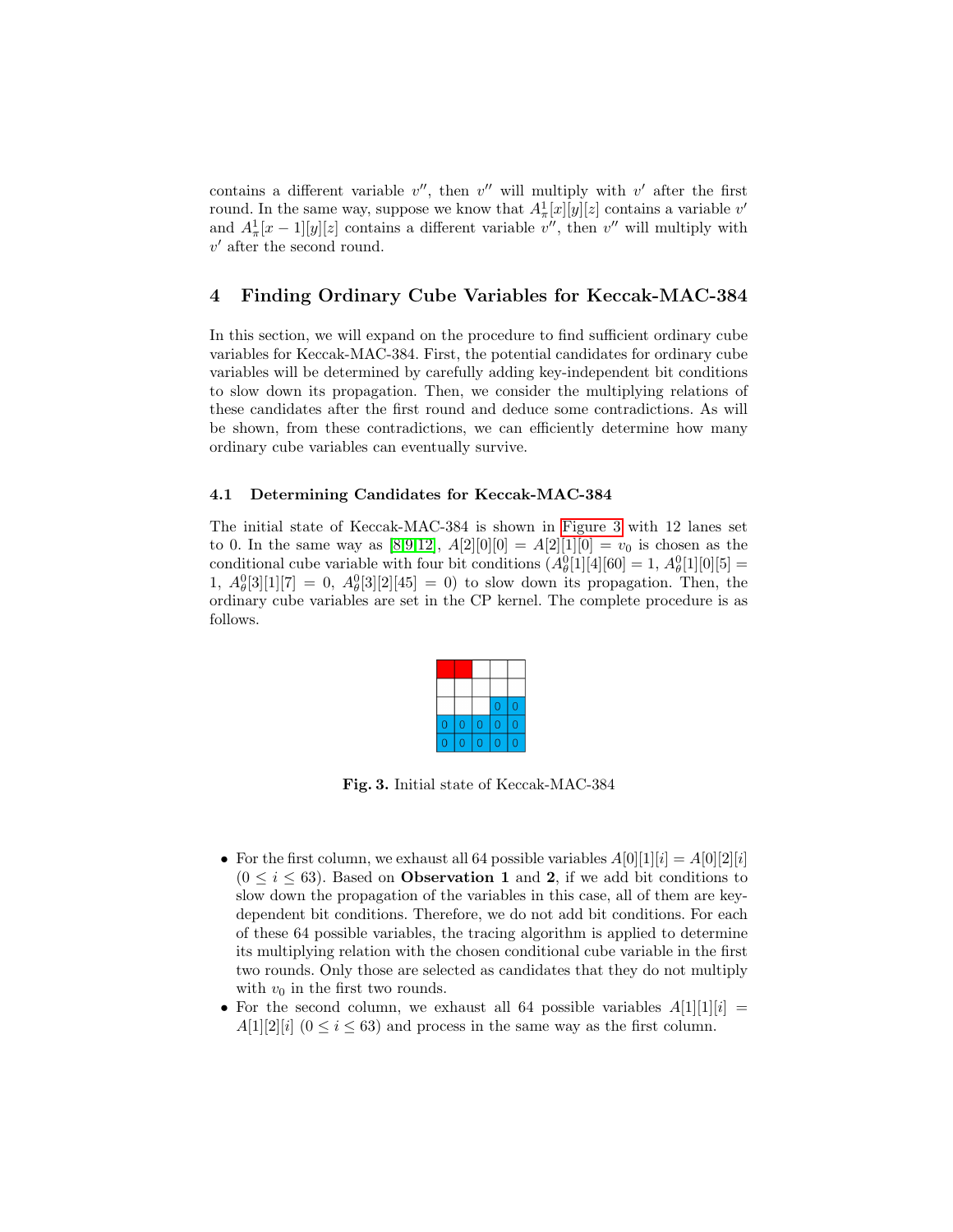- For the third column, we exhaust  $63\times3$  possible variables  $A[2][0][i] =$  $A[2][1][i], A[2][0][i] = A[2][2][i]$  and  $A[2][1][i] = A[2][2][i]$   $(1 \le i \le 63)$ . Based on Observation 1 and 2, we can add key-independent bit conditions on  $A_{\theta}^{0}[3][t]$  ( $0 \leq t \leq 4$ ) to slow down the propagation of the variables. To remove the redundant conditions, we add a condition only when it is necessary. In other words, if such a condition is not added and the variable satisfies the required relation with  $v_0$  in the first two rounds, this condition is not necessary and redundant. Moreover, if such a condition is added, the variable still does not satisfy the requirement, we filter this variable.
- For the forth column, we exhaust all 64 possible variables  $A[3][0][i] =$  $A[3][1][i]$   $(0 \le i \le 63)$  and process in the same way as the first column since there are no key-independent bit conditions to slow the propagation of variables.
- For the fifth column, we exhaust 64 possible variables  $A[4][0][i] = A[4][1][i]$  $(0 \le i \le 63)$ . Based on **Observation 1** and 2, we can add key-independent bit conditions to slow down the propagation of variables as the third column.

The candidates found with our method are presented in [Table 2.](#page-10-0)

#### 4.2 Discussion

Adding some bit conditions on  $A_{\theta}^{0}[3][t]$  ( $0 \le t \le 4$ ) as described above will cause the following bad cases.

- Case 1: Contradiction of conditions will occur. Specifically, for the third column, the bit condition on a certain bit i of  $A_{\theta}^{0}[3][t_0]$  is  $A_{\theta}^{0}[3][t_0][i] = 0$ . However, for the fifth column, the bit condition on a certain bit  $j$  of  $A_{\theta}^{0}[3][t_1]$  is  $A_{\theta}^{0}[3][t_1][j] = 1$ . If  $i = j$  and  $t_0 = t_1$ , the contradiction of conditions is detected. In other words, we can not choose both of their corresponding variables as the final ordinary cube variables. Moreover, if  $A_{\theta}^{0}[3][y_{0}][z_{0}]$  and  $A_{\theta}^{0}[3][y_{1}][z_{0}]$  are added on different bit conditions for  $y_0 > 1, y_1 > 1$ , this is also a contradiction since  $A[3][y][z_0]$  is set to a constant 0 for Keccak-MAC-384 for  $y > 1$ .
- Case 2: Contradiction between conditions and ordinary cube variables will occur. Specifically, for the forth column, some of  $A[3][0][i] = A[3][1][i]$  $(0 \leq i \leq 63)$  will be chosen as candidates. The bad case is that  $A[3][0][t] = A[3][1][t]$  is chosen as a candidate and  $A_{\theta}^{0}[3][0][t]$  or  $A_{\theta}^{0}[3][1][t]$ is added on a condition.

Indeed, the second case can be processed in a simple way. After the candidates are determined, if a contradiction in the second case is detected, it implies that two ordinary variables multiplies with each other in the first round. For example, supposing  $A_{\theta}^{0}[3][0][t]$  is added on a condition and  $A[3][0][t] = A[3][1][t]$  is chosen as a candidate, it implies a variables set in  $A[2][4]$  or  $A[4][1]$  is chosen as a candidate, which will multiply with the variable set to  $A[3][0][t]$  after the first round. This can be seen from the  $\pi \circ \rho$  operation in [Figure 2.](#page-4-0) Thus, the second case is equivalent to the case that two ordinary cube variables multiply with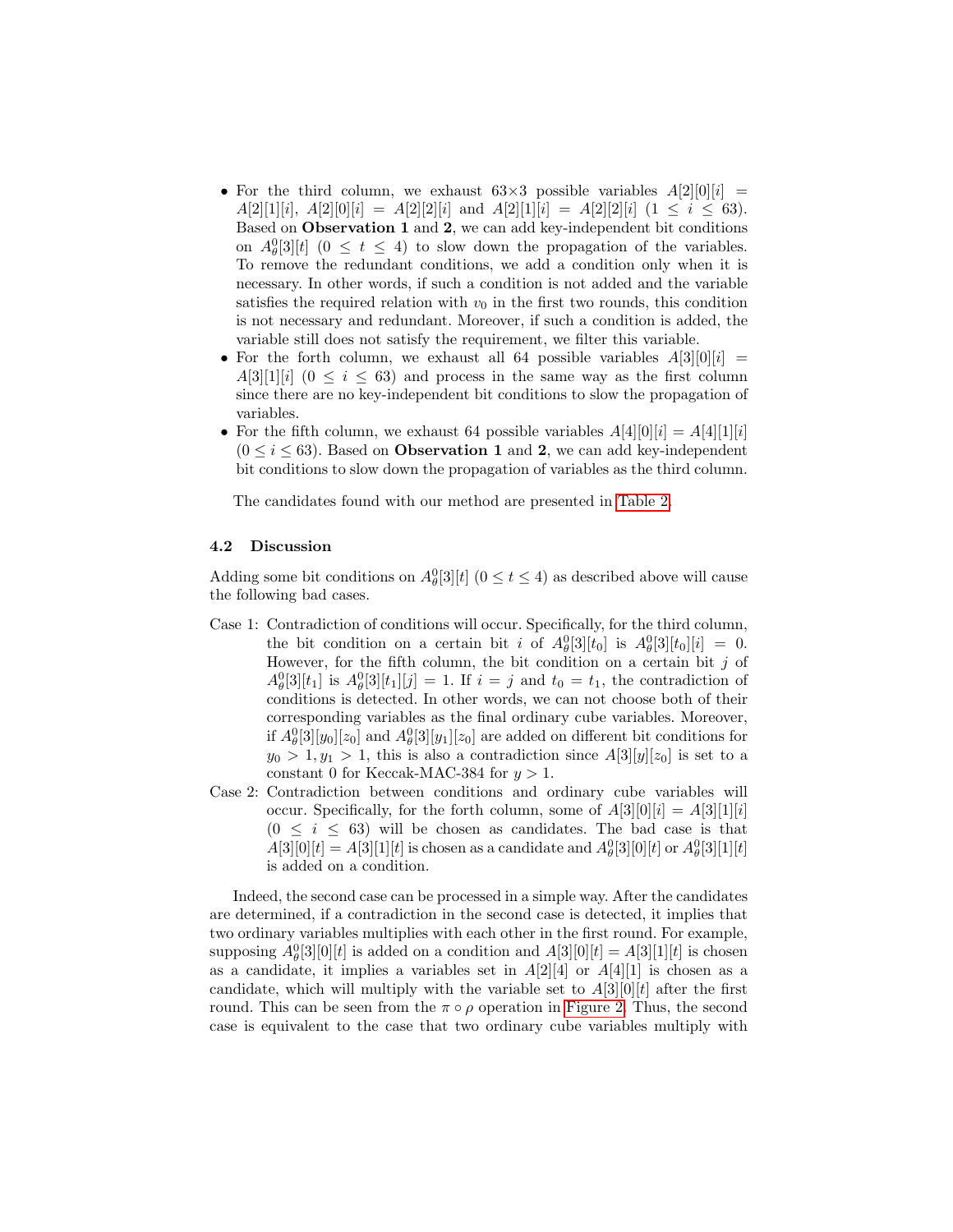<span id="page-10-0"></span>Table 2. Candidates for Keccak-MAC-384, where  $c$  is an adjustable constant over  $GF(2)$  for each variable.

| $A[0][1][i] = A[0][2][i] + c$<br>15 22 28 34 37 46 47 58 59<br>i.                                                                                                  |  |
|--------------------------------------------------------------------------------------------------------------------------------------------------------------------|--|
| $\overline{\text{Variable}} v_1 v_2 v_3 v_4 v_5 v_6 v_7 v_8 v_9$                                                                                                   |  |
|                                                                                                                                                                    |  |
| $A[1][1][i] = A[1][2][i] + c$                                                                                                                                      |  |
| $15 \mid 20 \mid 26 \mid 30 \mid 38 \mid 39 \mid 40 \mid 52 \mid 54$<br>$\dot{\imath}$<br>7<br>57                                                                  |  |
| Variable $ v_{10} v_{11} v_{12} v_{13} v_{14} v_{15} v_{16} v_{17} v_{18} v_{19} v_{20}$                                                                           |  |
| $A[2][0][i] = A[2][1][i] + c$                                                                                                                                      |  |
| 42<br>63<br>$\dot{i}$<br>8<br>$12 \mid 14 \mid 15 \mid 20 \mid 23 \mid 25 \mid 28 \mid 41$<br>43<br>45 50 52 53 61 62<br>1                                         |  |
| Variable<br>$v_{21} v_{22} v_{23} v_{24} v_{25} v_{26} v_{27} v_{28} v_{29} v_{30} v_{31}$<br>$v_{33} v_{34} v_{35} v_{36} v_{37} v_{38} $<br>$v_{32}$<br>$v_{39}$ |  |
| Condition<br>$i=1$ : $A_{\theta}^{0}[3][2][46]=0$<br>$\overline{i=14: A_{\theta}^0[3][1][21]} = 0$                                                                 |  |
| $i=15$ : $A_{\theta}^{0}[3][1][22]=0$<br>$i=23$ : $A_{\theta}^{0}[3][2][4]=0$                                                                                      |  |
| $i=25$ : $A_{\theta}^{0}[3][1][32]=0$<br>$i=42$ : $A_{\theta}^{0}[3][1][49]=0$                                                                                     |  |
| $i=52$ : $A_{\theta}^{0}[3][1][59]=0$<br>$i=50$ : $A_{\theta}^{0}[3][2][31]=0$                                                                                     |  |
| $i=63$ : $A_{\theta}^{0}[3][1][6] = 0$ , $A_{\theta}^{0}[3][2][44] = 0$                                                                                            |  |
| $A[3][0][i] = A[3][1][i] + c$                                                                                                                                      |  |
| 3<br>13 15 23 30 35 39<br>i<br>$\overline{4}$<br>40<br>46<br>56 <br>57<br>9                                                                                        |  |
| Variable $ v_{40} v_{41} v_{42} v_{43} v_{44} v_{45} v_{46} v_{47} v_{48} v_{49} v_{50} v_{51} v_{52}$                                                             |  |
| $A[4][0][i] = A[4][1][i] + c$                                                                                                                                      |  |
| 14 20 22 25 30 31 35 38 41 47 <br>3<br>5<br>63<br>i<br>8<br>10 12 <br>57<br>58 62                                                                                  |  |
| Variable<br>$v_{53}v_{54}v_{55}v_{56}v_{56}v_{57}v_{58}v_{59}v_{60}v_{61}v_{62}v_{63}v_{64}v_{65}v_{66}v_{67}v_{68}v_{69}v_{70}$<br>$v_{71}$                       |  |
| Condition<br>$i=3$ : $A_{\theta}^{0}[3][0][59]=1$<br>$\overline{i=8: A_{\theta}^0[3][0][0]} = 1$                                                                   |  |
| $i=20$ : $A_{\theta}^{0}[3][0][12]=1$<br>$i=22$ : $A_{\theta}^{0}[3][0][14]=1$                                                                                     |  |
| $i=25$ : $A_{\theta}^{0}[3][0][17]=1$<br>$i=30$ : $A_{\theta}^{0}[3][4][1] = 1, A_{\theta}^{0}[3][0][22] = 1$                                                      |  |
| $i=35$ : $A_{\theta}^{0}[3][4][6] = 1, A_{\theta}^{0}[3][0][27] = 1$<br>$i=38$ : $A_{\theta}^{0}[3][4][9]=1$                                                       |  |
| $i=41: A_{\theta}^{0}[3][0][33] = 1$<br>$i=57$ : $A_{\theta}^{0}[3][0][49]=1$                                                                                      |  |
| $A[2][0][i] = A[2][2][i] + c$                                                                                                                                      |  |
| 16 20 21 27 30 33 38 39 40 <br>$\dot{i}$<br>41   46   51   52   57   61   62<br>1<br>5<br>14 15 <br>6                                                              |  |
| Variable<br>$v_{72} v_{73} v_{74} v_{75} v_{76} v_{77} v_{78} v_{79} v_{80} v_{81} v_{82} v_{83} v_{84} v_{85} v_{86} v_{87} v_{88} v_{89} v_{90} v_{91} v_{92}$   |  |
| $i=1: A_{\theta}^{0}[3][3][23]=0$<br>$i=14$ : $A_{\theta}^{0}[3][1][21]=0, A_{\theta}^{0}[3][3][36]=0$<br>Condition                                                |  |
| $i=15$ : $A_{\theta}^{0}[3][1][22]=0$<br>$i=20$ : $A_{\theta}^{0}[3][3][42]=0$                                                                                     |  |
| $i=30$ : $A_{\theta}^{0}[3][1][37]=0$<br>$i=33$ : $A_{\theta}^{0}[3][3][55]=0$                                                                                     |  |
| $i=38$ : $A_{\theta}^{0}[3][1][45]=0$<br>$i{=}40{:}~ A^0_{\theta}[3][1][47] = 0$                                                                                   |  |
| $i=46: A_{\theta}^{0}[3][1][53]=0$<br>$i=52$ : $A_{\theta}^{0}[3][1][59]=0$                                                                                        |  |
| $i=57: A_{\theta}^{0}[3][1][0] = 0$<br>$i=62$ : $A_{\theta}^{0}[3][3][20] = 0$                                                                                     |  |
| $A[2][1][i] = A[2][2][i] + c$                                                                                                                                      |  |
| $\boldsymbol{i}$<br>$14 \mid 15 \mid 18 \mid 19 \mid 20$<br>52<br>11<br>24<br>41<br>56<br>62<br>1<br>58<br>61                                                      |  |
| Variable<br>$v_{93} v_{94} v_{95} v_{96} v_{97} v_{98} v_{99} v_{100} v_{101}$<br>$v_{102} v_{103} v_{104} v_{105} v_{106}$                                        |  |
| Condition $i=1$ : $A_{\theta}^{0}[3][2][46] = 0$ , $A_{\theta}^{0}[3][3][23] = 0$<br>$i=14$ : $A_{\theta}^{0}[3][3][36]=0$                                         |  |
| $i=18: A_{\theta}^{0}[3][2][63]=0$<br>$i=20$ : $A_{\theta}^{0}[3][3][42]=0$                                                                                        |  |
| $i=56$ : $A_{\theta}^{0}[3][3][14]=0$<br>$i=62$ : $A_{\theta}^{0}[3][3][20] = 0$                                                                                   |  |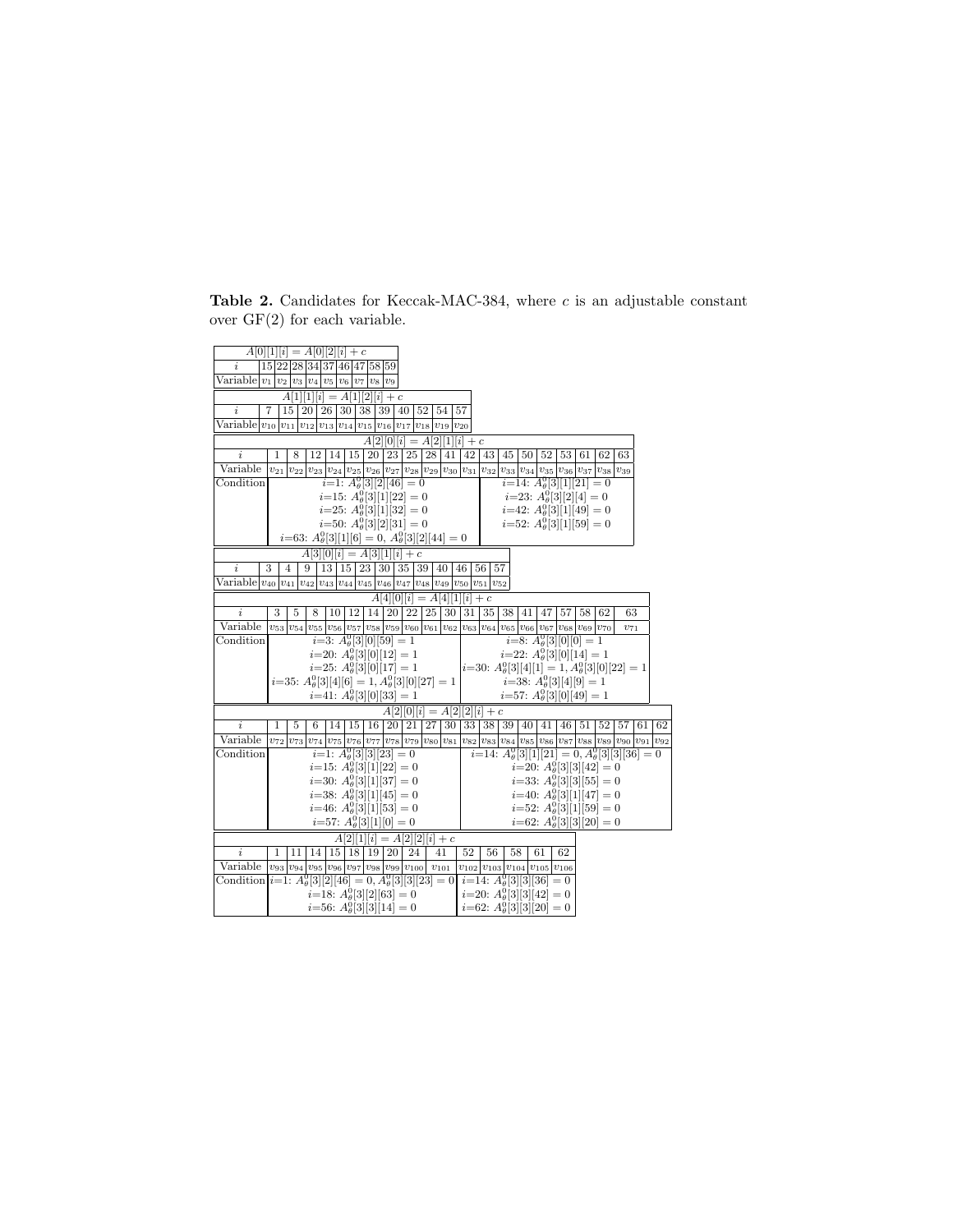each other in the first round. Benefiting from this new property, we do not have to process the second bad case and only need concentrate on the relation of the candidates in the first round as well as the contradiction caused by conditions.

#### 4.3 Deducing Contradictions

The contradictions of candidates are deduced from two cases. The first case is that variables multiply with each other in the first round. The second case is that there is contradiction of conditions. The contradictions deduced are displayed in [Table 3.](#page-11-0) In this table,  $v_i\{v_{j_0},...,v_{j_n}\}\$  means  $v_i$  can not be chosen with any of  ${v_{j_0},...,v_{j_n}}$  as the final candidates at the same time. We count the times that each variable appears in these contradictions and do not choose the one which appears more than one time as marked in red and blue. However, although some variables appear two times as marked in green in this table, we can still choose them. Therefore, for the obtained contradictions, at most 28 variables can be derived. Moreover, there are 56 fully free variables, i.e. there are no contradictions on them.

Table 3. Contradictions of candidates

<span id="page-11-0"></span>

| $ v_1\{v_{70}\}\rangle$                            | $ v_2\{v_{54}, v_{63}\}\rangle$                                  | $ v_3\{v_{19}\}\$                                     | $ v_5\{v_{59}\}\$                                   | $v_7\{v_{62}\}\$            |
|----------------------------------------------------|------------------------------------------------------------------|-------------------------------------------------------|-----------------------------------------------------|-----------------------------|
| $ v_8\{v_{12}, v_{53}, v_{66}\} v_{11}\{v_{77}\}\$ |                                                                  | $ v_{12}\{v_{79}\} v_{13}\{v_{80}\}\$                 |                                                     | $ v_{15} \{v_{84}\}\rangle$ |
| $ v_{16} \{v_{85}\}\rangle$                        | $ v_{17}\{v_{86}, v_{101}\} v_{20}\{v_{104}\} v_{22}\{v_{44}\}\$ |                                                       |                                                     | $ v_{27}\{v_{46}\} $        |
| $ v_{29}\{v_{47}\}\rangle$                         | $ v_{34}\{v_{52}\}\$                                             |                                                       | $ v_{37}\{v_{41}\}\>$ $ v_{41}\{v_{57}, v_{91}\}\>$ | $\{ v_{43} \{v_{74}\}\}\$   |
| $ v_{45} \{v_{63}, v_{77}\}\rangle$                | $ v_{46} \{v_{65}\}\rangle$                                      | $ v_{48} \{v_{67}\}\rangle  v_{49} \{v_{82}\}\rangle$ |                                                     | $ v_{50} \{ v_{84} \} $     |

Observe that we consider the third column under three cases, which will cause two problems. Specifically, if  $A[2][0][t] = A[2][1][t] + c$ ,  $A[2][0][t] = A[2][2][t] + c$ and  $A[2][1][t] = A[2][2][t] + c$  are chosen simultaneously, only two variables rather than three variables can be obtained. In this case, we should change the variables as  $A[2][0][t] = v_{x_0}, A[2][1][t] = v_{x_1}, A[2][2][t] = v_{x_0} + v_{x_1} + c$ . This is due to that the ordinary cube variables are set in the CP kernel. According to [Table 2,](#page-10-0) there are 8 possible values for t and they are  $\{1, 14, 15, 20, 41, 52, 61, 62\}$ . Therefore, for the worst case, we can finally obtain  $28+56-8=76$  ordinary cube variables, which is much larger than the required number  $(63)$  to mount key-recovery attack on 7-round Keccak-MAC-384.

On the other hand, if two of  $A[2][0][t] = A[2][1][t] + c$ ,  $A[2][0][t] = A[2][2][t] +$ c,  $A[2][1][t] = A[2][2][t] + c$  are chosen simultaneously, we should change the variables as  $A[2][0][t] = v_{x_0}, A[2][1][t] = v_{x_1}, A[2][2][t] = v_{x_0} + v_{x_1} + c.$ 

One choice of the 64-dimensional cube variables to establish the conditional cube tester is displayed in [Table 4.](#page-12-1)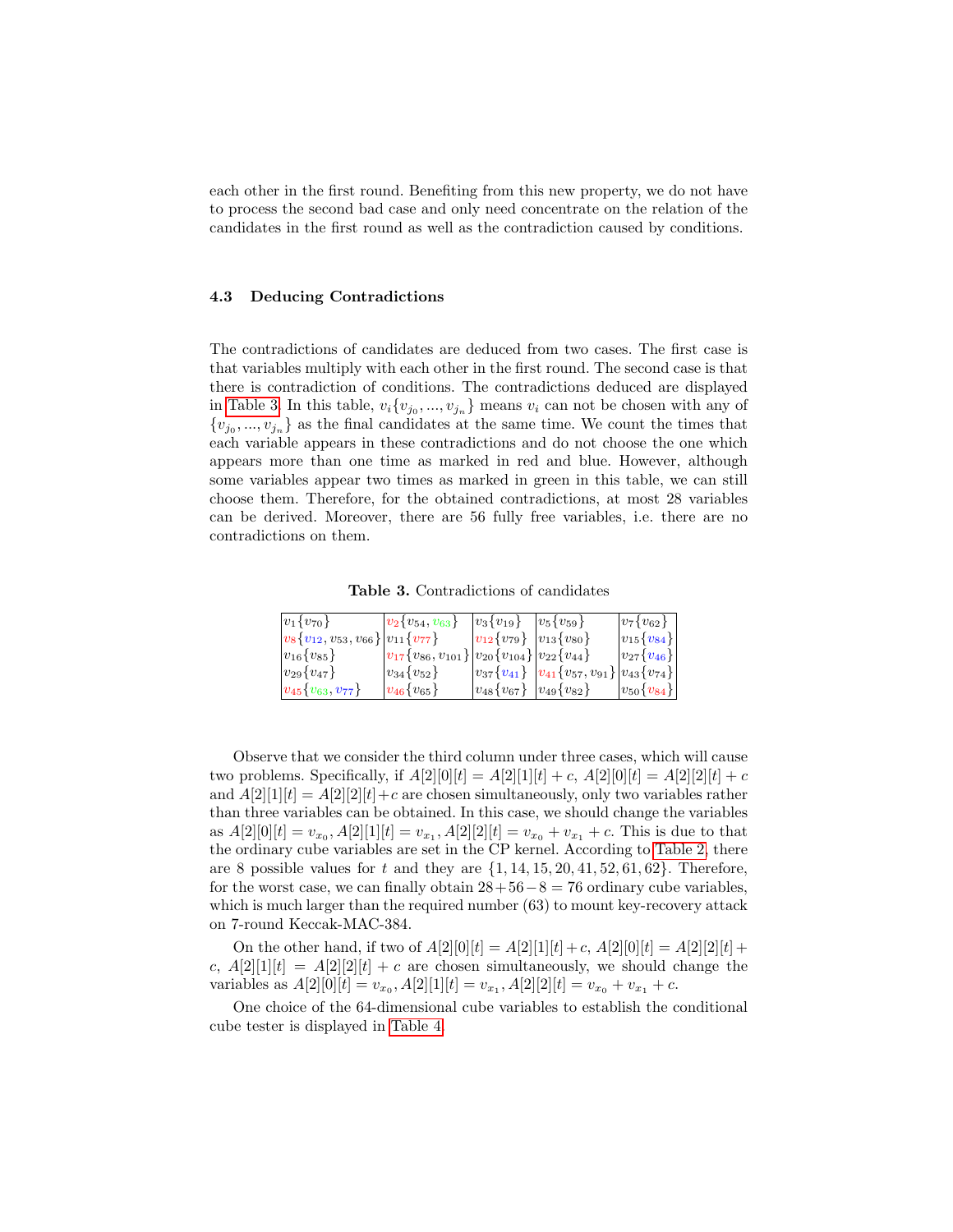Table 4. One choice of ordinary cube variables for Keccak-MAC-384

<span id="page-12-1"></span>

| Free ordinary cube variables                                                            | $v_4, v_6, v_9, v_{10}, v_{14}, v_{18}, v_{21}, v_{23}, v_{24}, v_{25},$                    |
|-----------------------------------------------------------------------------------------|---------------------------------------------------------------------------------------------|
| $(56-6=50$ in total)                                                                    | $v_{26}, v_{28}, v_{30}, v_{31}, v_{32}, v_{33}, v_{35}, v_{36}, v_{38}, v_{39},$           |
|                                                                                         | $v_{40}, v_{42}, v_{51}, v_{55}, v_{56}, v_{58}, v_{60}, v_{61}, v_{64}, v_{68},$           |
|                                                                                         | $v_{69}, v_{71}, v_{72}, v_{73}, v_{75}, v_{76}, v_{78}, v_{81}, v_{83}, v_{87},$           |
|                                                                                         | $v_{88}, v_{89}, v_{90}, v_{92}, v_{93}, v_{94}, v_{95}, v_{96}, v_{97}, v_{98},$           |
|                                                                                         | $v_{99}, v_{100}, v_{102}, v_{103}, v_{105}, v_{106}.$                                      |
|                                                                                         | ${v_{21}, v_{72}, v_{93}}, \{v_{24}, v_{75}, v_{95}\}, \{v_{25}, v_{76}, v_{96}\}$          |
|                                                                                         | $\{v_{26}, v_{78}, v_{99}\}, \{v_{35}, v_{89}, v_{102}\}$ and $\{v_{38}, v_{92}, v_{106}\}$ |
|                                                                                         | provide two variables respectively.                                                         |
| Ordinary cube variables                                                                 | $v_1, v_{54}, v_{63}, v_3, v_5, v_7, v_{53}, v_{66}, v_{11}, v_{79},$                       |
| derived from contradictions                                                             | $v_{13}, v_{15}, v_{16}$                                                                    |
| $(13 \text{ in total})$                                                                 |                                                                                             |
| Conditional cube variable                                                               | $v_0$                                                                                       |
| Key-dependent conditions                                                                | $A_{\theta}^{0}[1][4][60] = 1, A_{\theta}^{0}[1][0][5] = 1.$                                |
| Key-independent conditions for $v_0[A_\theta^0[3][1][7] = 0, A_\theta^0[3][2][45] = 0.$ |                                                                                             |
|                                                                                         | Other key-independent conditions Refer to Table 3 according to the chosen variables.        |
| for ordinary cube variables                                                             |                                                                                             |

## <span id="page-12-0"></span>5 Finding Ordinary Cube Variables for Keccak-MAC-512

Although 32-dimensional cube variables have been found with MILP to establish the 6-round conditional cube tester for Keccak-MAC-512 and the time complexity is practical, we want to explain how to apply our method to achieve the same goal. This is for a better understanding of the differences between our method and others based on MILP. Now, we expand on how to find sufficient cube variables for Keccak-MAC-512.

In a similar way for Keccak-MAC-384, 32 candidates for ordinary cube variables are discovered as displayed in [Table 5.](#page-13-0) The corresponding contradictions are as follows.

$$
v_2\{v_{24}\}, v_7\{v_{26}\}, v_9\{v_{27}\}, v_{14}\{v_{32}\}, v_{17}\{v_{21}\}.
$$

Therefore, there will be  $32 - 5 = 27$  possible ordinary cube variables in total if the ordinary cube variables are set only in the CP kernel. As a result, we can not mount key-recovery attack on 6-round Keccak-MAC-512, which requires 31 ordinary cube variables if only  $v_0$  is chosen to be the conditional cube variable.

Based on [\[12\]](#page-18-5), the variables which multiply with  $v_0$  only in the second round can be leveraged as well. For an intuitive example, suppose one variable  $v_{x_0}$ multiplies with  $v_0$  only in the second round and the multiplying bit position is  $p_0$ . If another variable  $v_{x_1}$  multiplies with  $v_0$  only in the second round and the multiplying bit position is  $p_0$  as well, then setting  $v_{x_0} = v_{x_1}$  will cause the already filtered two variables become one possible variable. Then, the goal becomes how to find these possible variables.

Suppose  $A_{\theta}^{0}[i][j][k]$  contains a variable, then after  $\chi$  operation, three bits will contain this variable. Based on the definition of  $\chi$  operation, among the three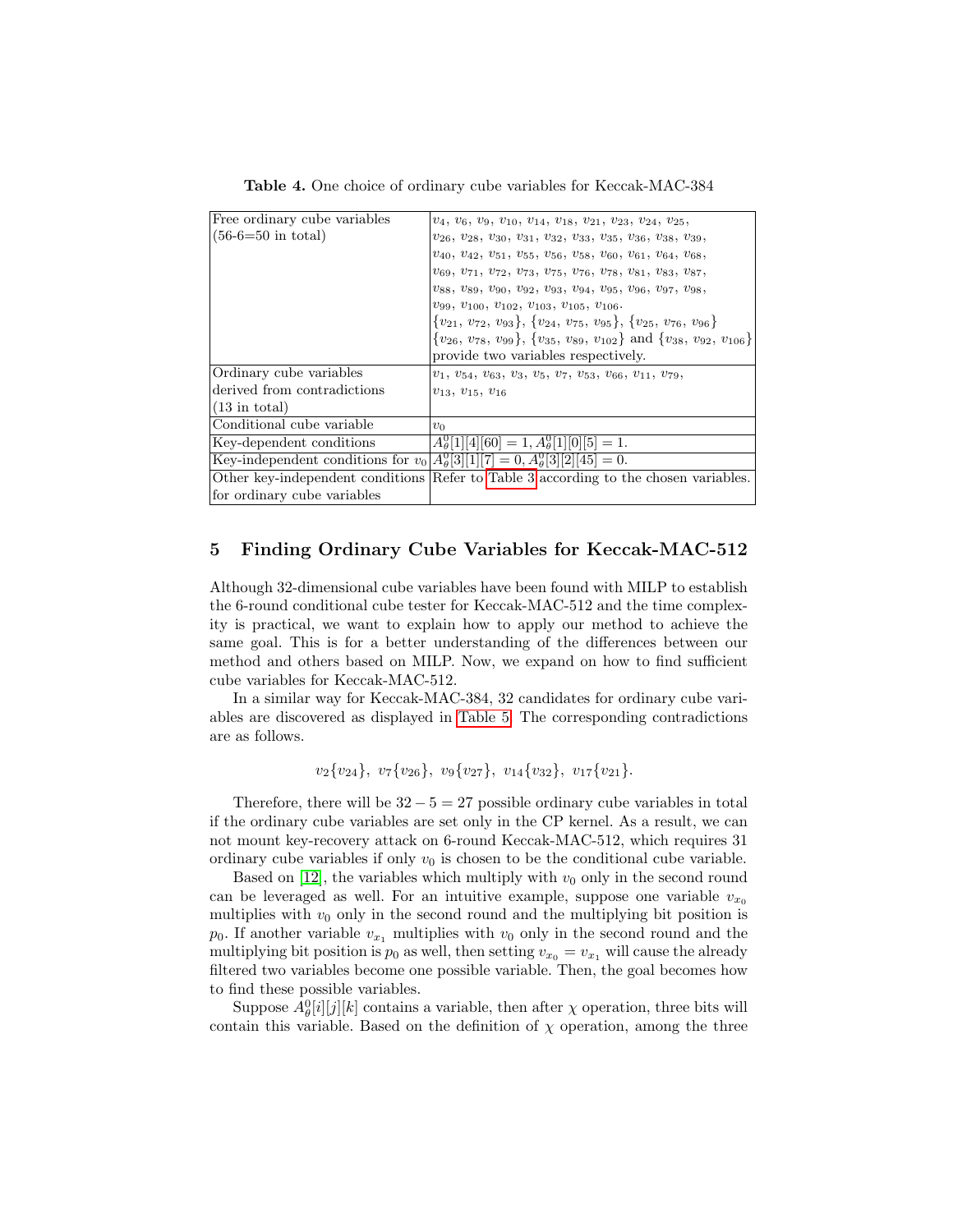<span id="page-13-0"></span>Table 5. Candidates for Keccak-MAC-512, where  $c$  is an adjustable constant over  $GF(2)$  for each variable.

| $A[2][0][i] = A[2][1][i] + c$                                                                          |   |   |   |    |    |                         |    |  |       |    |    |    |    |                                                                                                                                                                                                                                                                                                         |       |     |    |          |
|--------------------------------------------------------------------------------------------------------|---|---|---|----|----|-------------------------|----|--|-------|----|----|----|----|---------------------------------------------------------------------------------------------------------------------------------------------------------------------------------------------------------------------------------------------------------------------------------------------------------|-------|-----|----|----------|
|                                                                                                        |   |   |   |    |    | 12 14 15 20 23 25 28 41 |    |  |       | 42 | 43 | 45 | 50 |                                                                                                                                                                                                                                                                                                         | 52 53 | -61 | 62 | 63       |
| Variable                                                                                               |   |   |   |    |    |                         |    |  |       |    |    |    |    | $v_1 v_2 v_3 v_4 v_5 v_6 v_7 v_8 v_9 v_{10} v_{11} v_{12} v_{13} v_{14} v_{15} v_{16} v_{17} v_{18} v_{18} v_{19} v_{10} v_{11} v_{13} v_{14} v_{15} v_{16} v_{17} v_{18} v_{18} v_{19} v_{10} v_{11} v_{12} v_{13} v_{14} v_{15} v_{16} v_{17} v_{18} v_{18} v_{19} v_{10} v_{10} v_{11} v_{13} v_{14$ |       |     |    | $v_{19}$ |
| $i=1$ : $A_{\theta}^{0}[3][2][46]=0$<br>$ i=14$ : $A_{\theta}^{0}[3][1][21]=0$<br>Condition            |   |   |   |    |    |                         |    |  |       |    |    |    |    |                                                                                                                                                                                                                                                                                                         |       |     |    |          |
| $i=23$ : $A_{\theta}^{0}[3][2][4]=0$<br>$i=15$ : $A_{\theta}^{0}[3][1][22]=0$                          |   |   |   |    |    |                         |    |  |       |    |    |    |    |                                                                                                                                                                                                                                                                                                         |       |     |    |          |
| $i=42$ : $A_{\theta}^{0}[3][1][49]=0$<br>$i=25$ : $A_{\theta}^{0}[3][1][32]=0$                         |   |   |   |    |    |                         |    |  |       |    |    |    |    |                                                                                                                                                                                                                                                                                                         |       |     |    |          |
| $ i=52$ : $A_{\theta}^{0}[3][1][59]=0$<br>$i=50$ : $A_{\theta}^{0}[3][2][31]=0$                        |   |   |   |    |    |                         |    |  |       |    |    |    |    |                                                                                                                                                                                                                                                                                                         |       |     |    |          |
| $i=63$ : $A_{\theta}^{0}[3][1][6] = 0, A_{\theta}^{0}[3][2][44] = 0$                                   |   |   |   |    |    |                         |    |  |       |    |    |    |    |                                                                                                                                                                                                                                                                                                         |       |     |    |          |
| $= A[3]1 [i] + c$<br>A 3  0  i                                                                         |   |   |   |    |    |                         |    |  |       |    |    |    |    |                                                                                                                                                                                                                                                                                                         |       |     |    |          |
|                                                                                                        | 3 | 4 | 9 | 13 | 15 | 23                      | 30 |  | 35 39 | 40 | 46 |    | 56 | 57                                                                                                                                                                                                                                                                                                      |       |     |    |          |
| Variable $ v_{20} v_{21} v_{22} v_{23} v_{24} v_{25} v_{26} v_{27} v_{28} v_{29} v_{30} v_{31} v_{32}$ |   |   |   |    |    |                         |    |  |       |    |    |    |    |                                                                                                                                                                                                                                                                                                         |       |     |    |          |
|                                                                                                        |   |   |   |    |    |                         |    |  |       |    |    |    |    |                                                                                                                                                                                                                                                                                                         |       |     |    |          |

bits, one bit will always contain this variable and the other two bits contain this variable depending on the conditions. We classify the three bits into three types.

Type-1: It always contains this variable.

Type-2: It contains this variable depending on a key-independent bit condition. Type-3: It contains this variable depending on a key-dependent bit condition.

Then, we trace how the three bits propagate to the second round with the tracing algorithm. Specifically, we trace the Type-1 bit and record the influenced bits of  $A_{\pi}^1$  multiplying with  $v_0$  in the second round. For the **Type-2** and **Type-3** bits, we process in the same way. The recorded bits for **Type-1**, **Type-2** and **Type-3** are defined as core bits, independent-key bits and key-dependent bits. Since our focus is the minimal key-dependent conditions, once the key-dependent bits are detected, the corresponding variable should not be chosen as a candidate.

With the above method, we reconsider the filtered ordinary cube variables set in the CP kernel. Besides, the variables set to a single bit are also considered. The final result obtained is displayed in [Table 6.](#page-14-0)

For a better understanding of this table, we take the variable  $A[3][1][8]$  as instance. For the first column, it means A[3][1][8] is set to be a variable. For the second column, it means 5 bits of  $A_{\pi}^1$  will multiply with  $v_0$  only in the second round. For the third column,  $\{656,1003\}$  means the two bits of  $A_{\pi}^1$ , i.e.  $A_{\pi}^1[0][2][16]$  and  $A_{\pi}^1[0][3][43]$ , will multiply with  $v_0$  only in the second round depending on the same key-independent bit condition. The last column means  $A[3][1][8]$  can not be chosen as a variable with any of  $v_1$  and  $v_{31}$  in [Table 5](#page-13-0) simultaneously.

According to [Table 6,](#page-14-0) at most three more possible ordinary cube variables can be obtained. One choice is as follows:

> $A[3][0][58] = A[3][1][58] = A[2][0][24] = A[2][1][24] = v_{e_0},$  $A[3][0][61] = v_{e_1}, A[3][1][61] = v_{e_2},$  $A[2][0][26] = A[2][1][26] = v_{e_3}, v_{e_3} = v_{e_2} + v_{e_1}$  $A[2][0][46] = A[2][1][46] = v_{e_2}.$ Condition :  $A_{\theta}^{0}[3][3][20] = 0, A_{\theta}^{0}[3][4][21] = 0, A_{\theta}^{0}[3][1][53] = 0.$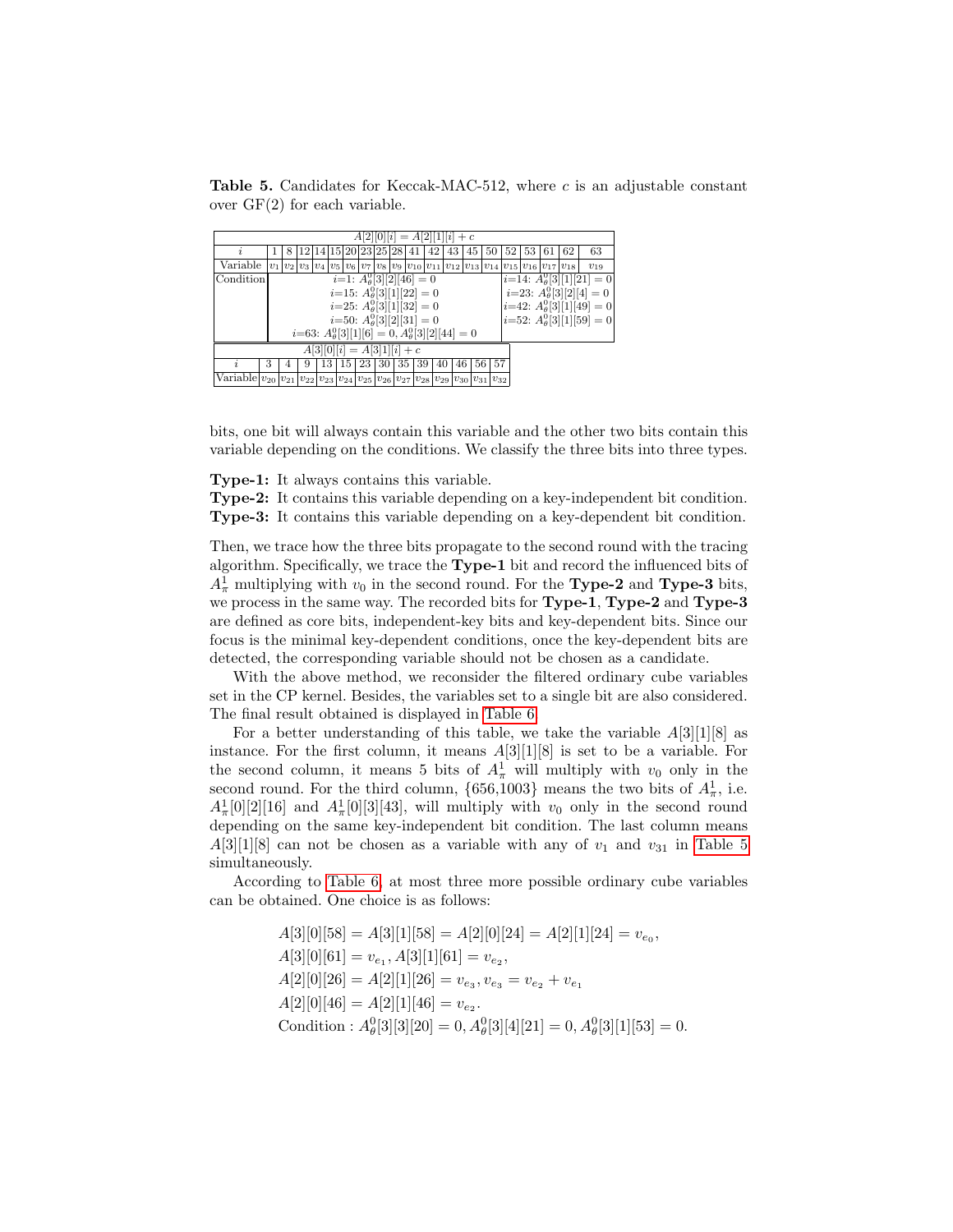According to [Table 6,](#page-14-0) adding  $A[2][0][37] = A[2][1][37] = v_{e_2}$  to the above variables and converting the bit condition  $A_{\theta}^{0}[3][1][53] = 0$  into  $A_{\theta}^{0}[3][1][53] = 1$  is also possible. However, it can not help improve the number of possible variables. In fact, there are many interesting cases. For example, if  $A[3][0][60] = A[3][1][60]$ does not multiply with  $v_{16}$  in the first round, we can obtain one more candidate. For the third row, if {652,1109} does not depend on the same condition, then we can add one key-independent bit condition to prevent the propagation to the 652-nd bit and another key-independent bit condition to allow the propagation to the 1109-th bit of  $A^1_{\pi}$ .

<span id="page-14-0"></span>

| <b>Bits</b><br>$A[2][0][4] = A[2][1][4]$<br>1540<br>$A[2][0][5] = A[2][1][5]$<br>1109<br>${652,1109}$<br>$\overline{\{656,1003\}}$<br>848,467<br>$A[2][0][9] = A[2][1][9]$<br>$\overline{A[2][0][13]} = \overline{A[2]}[1][13]$<br>652,1109<br>1472<br>$A[2][0][16] = A[2][1][16]$<br>515<br>$v_{25}$<br>$A[2][0][24] = A[2][1][24]$<br>515<br>$A[2][0][26] = A[2][1][26]$<br>665<br>$A[2][0][29] = A[2][1][29]$<br>71,1032<br>241<br>491<br>$A[2][0][33] = A[2][1][33]$<br>$v_{29}$<br>$A[2][0][35] = A[2][1][35]$<br>1131,42<br>1242<br>$A[2][0][37] = A[2][1][37]$<br>1040<br>903<br>1040<br>$A[2][0][46] = A[2][1][46]$<br>$A[2][0][51] = A[2][1][51]$<br>767,1160<br>1510<br>$A[2][0][54] = A[2][1][54]$<br>$A[2][0][57] = A[2][1][57]$<br>170<br>205<br>$A[2][0][60] = A[2][1][60]$<br>1280<br>1540<br>$v_{20}$ |
|-----------------------------------------------------------------------------------------------------------------------------------------------------------------------------------------------------------------------------------------------------------------------------------------------------------------------------------------------------------------------------------------------------------------------------------------------------------------------------------------------------------------------------------------------------------------------------------------------------------------------------------------------------------------------------------------------------------------------------------------------------------------------------------------------------------------------|
|                                                                                                                                                                                                                                                                                                                                                                                                                                                                                                                                                                                                                                                                                                                                                                                                                       |
|                                                                                                                                                                                                                                                                                                                                                                                                                                                                                                                                                                                                                                                                                                                                                                                                                       |
|                                                                                                                                                                                                                                                                                                                                                                                                                                                                                                                                                                                                                                                                                                                                                                                                                       |
|                                                                                                                                                                                                                                                                                                                                                                                                                                                                                                                                                                                                                                                                                                                                                                                                                       |
|                                                                                                                                                                                                                                                                                                                                                                                                                                                                                                                                                                                                                                                                                                                                                                                                                       |
|                                                                                                                                                                                                                                                                                                                                                                                                                                                                                                                                                                                                                                                                                                                                                                                                                       |
|                                                                                                                                                                                                                                                                                                                                                                                                                                                                                                                                                                                                                                                                                                                                                                                                                       |
|                                                                                                                                                                                                                                                                                                                                                                                                                                                                                                                                                                                                                                                                                                                                                                                                                       |
|                                                                                                                                                                                                                                                                                                                                                                                                                                                                                                                                                                                                                                                                                                                                                                                                                       |
|                                                                                                                                                                                                                                                                                                                                                                                                                                                                                                                                                                                                                                                                                                                                                                                                                       |
|                                                                                                                                                                                                                                                                                                                                                                                                                                                                                                                                                                                                                                                                                                                                                                                                                       |
|                                                                                                                                                                                                                                                                                                                                                                                                                                                                                                                                                                                                                                                                                                                                                                                                                       |
|                                                                                                                                                                                                                                                                                                                                                                                                                                                                                                                                                                                                                                                                                                                                                                                                                       |
|                                                                                                                                                                                                                                                                                                                                                                                                                                                                                                                                                                                                                                                                                                                                                                                                                       |
|                                                                                                                                                                                                                                                                                                                                                                                                                                                                                                                                                                                                                                                                                                                                                                                                                       |
|                                                                                                                                                                                                                                                                                                                                                                                                                                                                                                                                                                                                                                                                                                                                                                                                                       |
|                                                                                                                                                                                                                                                                                                                                                                                                                                                                                                                                                                                                                                                                                                                                                                                                                       |
| 113<br>$A[3][0][41] = A[3][1][41]$                                                                                                                                                                                                                                                                                                                                                                                                                                                                                                                                                                                                                                                                                                                                                                                    |
| $\overline{A[3][0][43]} = \overline{A[3]}[1][43]$<br>848                                                                                                                                                                                                                                                                                                                                                                                                                                                                                                                                                                                                                                                                                                                                                              |
| $A[3][0][50] = A[3][1][50]$<br>42<br>$v_{12}$                                                                                                                                                                                                                                                                                                                                                                                                                                                                                                                                                                                                                                                                                                                                                                         |
| $\overline{515}$<br>$A[3][0][58] = A[3][1][58]$                                                                                                                                                                                                                                                                                                                                                                                                                                                                                                                                                                                                                                                                                                                                                                       |
| $A[3][0][60] = A[3][1][60]$<br>665<br>$v_{16}$                                                                                                                                                                                                                                                                                                                                                                                                                                                                                                                                                                                                                                                                                                                                                                        |
| $A[3][0][61] = A[3][1][61]$<br>903                                                                                                                                                                                                                                                                                                                                                                                                                                                                                                                                                                                                                                                                                                                                                                                    |
| A[3][1][8]<br>170,848,467,1382,1003<br>$\{656, 1003\}, \{903\}, \{1237\}$<br>$v_1, v_{31}$                                                                                                                                                                                                                                                                                                                                                                                                                                                                                                                                                                                                                                                                                                                            |
| $\{13\}, \{848\}, \{775\}$<br>A[3][0][32]<br>491,903,1382<br>$v_{29}$                                                                                                                                                                                                                                                                                                                                                                                                                                                                                                                                                                                                                                                                                                                                                 |
| A[3][0][61]<br>$\{42\}, \{1348\}$<br>665                                                                                                                                                                                                                                                                                                                                                                                                                                                                                                                                                                                                                                                                                                                                                                              |
| 903,665<br>${42}, \overline{{1348}}$<br>A[3][1][61]                                                                                                                                                                                                                                                                                                                                                                                                                                                                                                                                                                                                                                                                                                                                                                   |

Table 6. Possible candidates for Keccak-MAC-512

Then we test whether  $v_{e_i}$   $(0 \leq i \leq 3)$  multiplies with each other in the first round and check whether the three bit conditions to slow down the propagation of  $v_{e_1}$  and  $v_{e_2}$  are contradict with the conditions in [Table 5.](#page-13-0) It is shown that the three variables are all valid. Therefore, we can obtain at most  $32 - 5 + 3 = 30$ ordinary cube variables without key-dependent bit conditions. It reveals in a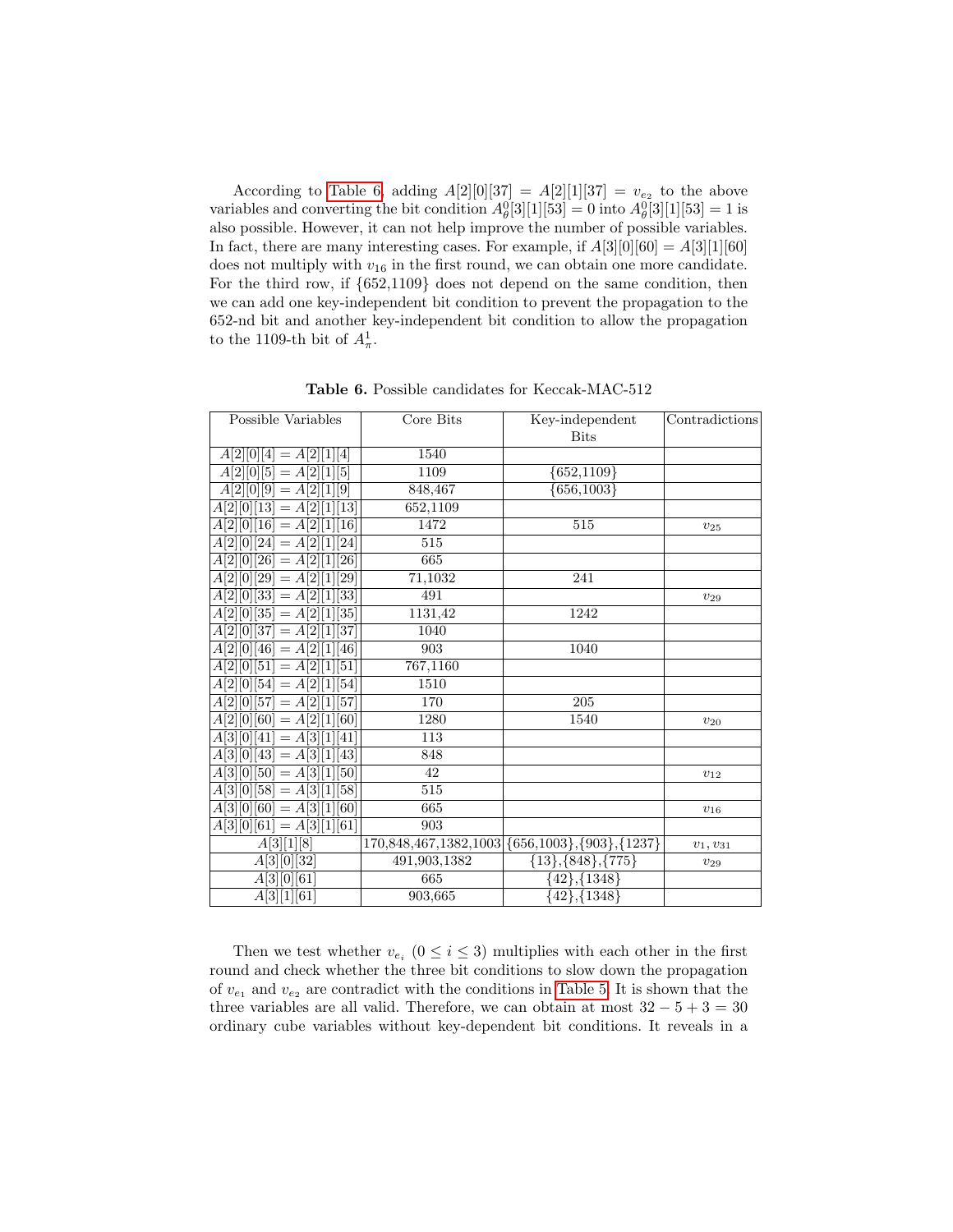way why [\[12\]](#page-18-5) can only discover the same number of such ordinary variables with a solver. However, to mount key-recovery attack on 6-round Keccak-MAC-512, we need 31 ordinary cube variables. Thus, we try to search ordinary cube variables set in the CP kernel with only one key-dependent bit condition, which satisfy the required relation with  $v_0$  and the chosen  $32 + 4 = 36$  candidates for ordinary cube variables. Our searching result is displayed in [Table 7.](#page-15-1) Thus, there are many possible choices for 31 ordinary cube variables, i.e. at least  $2^5 \times$ 12. The verification can be found at [https://github.com/Crypt-CNS/Keccak\\_](https://github.com/Crypt-CNS/Keccak_ConditionalCubeAttack.git) [ConditionalCubeAttack.git](https://github.com/Crypt-CNS/Keccak_ConditionalCubeAttack.git).

<span id="page-15-1"></span>Table 7. Candidates for Keccak-MAC-512 with one key-dependent bit condition

| Variable                                                                                 | Conditions                                                                                  |
|------------------------------------------------------------------------------------------|---------------------------------------------------------------------------------------------|
| $A[2][0][11] = A[2][1][11][A_{\theta}^{0}[1][4][7] = 1$                                  |                                                                                             |
| $A[2][0][19] = A[2][1][19]A_{\theta}^{0}[1][4][15] = 1$                                  |                                                                                             |
|                                                                                          | $A[2][0][21] = A[2][1][21]A_{\theta}^{0}[1][0][26] = 1, A_{\theta}^{0}[3][2][2] = 0$        |
| $A[2][0][22] = A[2][1][22][A_{\theta}^{0}[1][0][27] = 1$                                 |                                                                                             |
|                                                                                          | $A[2][0][30] = A[2][1][30]$ $A_{\theta}^{0}[3][1][37] = 0$ , $A_{\theta}^{0}[1][0][35] = 1$ |
|                                                                                          | $A[2][0][34] = A[2][1][34][A_{\theta}^{0}[1][0][39] = 1, A_{\theta}^{0}[3][2][15] = 0$      |
|                                                                                          | $A[2][0][44] = A[2][1][44][A_{\theta}^0[3][1][51] = 0, A_{\theta}^0[1][0][49] = 1$          |
|                                                                                          | $A[2][0][56] = A[2][1][56][A_{\theta}^{0}[1][4][52] = 1, A_{\theta}^{0}[3][1][63] = 0$      |
| $\overline{[A[3][0][12] = A[3][1][12][A_{\theta}^{0}[4][1][20]]} = 0$                    |                                                                                             |
| $\overline{[A[3][0][20]} = \overline{A[3][1][20]} \overline{A_{\theta}^0[4][2][36]} = 0$ |                                                                                             |
| $A[3][0][29] = A[3][1][29][A_{\theta}^{0}[2][4][60] = 1$                                 |                                                                                             |
| $A[3][0][34] = A[3][1][34]A_{\theta}^{0}[2][4][1] = 1$                                   |                                                                                             |

# <span id="page-15-0"></span>6 Recovering Full Key

In this section, a new slightly improved way to recover 128-bit key for Keccak-MAC is presented by removing unnecessary iterations of conditional cube tester. In [\[8\]](#page-18-3), 64 iterations of the conditional cube tester were used to recover the 128 bit key for Keccak-MAC-256. For each iteration, it costs  $2^{64+2} = 2^{66}$  to recover 2-bit key. Observe that once there are only a few key bits to be recovered, there is no need to iterate the conditional cube tester since each iteration is costly and only 2 bits are recovered.

Taking Keccak-MAC-128/256 for instance, for the 64-dimensional cube variable [\[8\]](#page-18-3), after 31 iterations in z-axis of the conditional cube tester, 62 bits of key can be recovered. Then, the remaining 66 bits can be recovered by brute force. Therefore, the time complexity is improved to  $2^{66} \times 31 + 2^{66} = 2^{71}$  from 2 <sup>72</sup>. Similarly, for the 64-dimensional cube variables in [Table 4,](#page-12-1) we can recover the 128-bit key for 7-round Keccak-MAC-384 with time complexity  $2^{71}$ .

For the conditional cube attack on 6-round Keccak-MAC-512, we choose  $A[2][0][11] = A[2][1][11]$  in [Table 7](#page-15-1) as the ordinary cube variable with one keydependent bit condition  $A_{\theta}^{0}[1][4][7] = 1$ , while  $A[2][0][19] = A[2][1][19]$  is chosen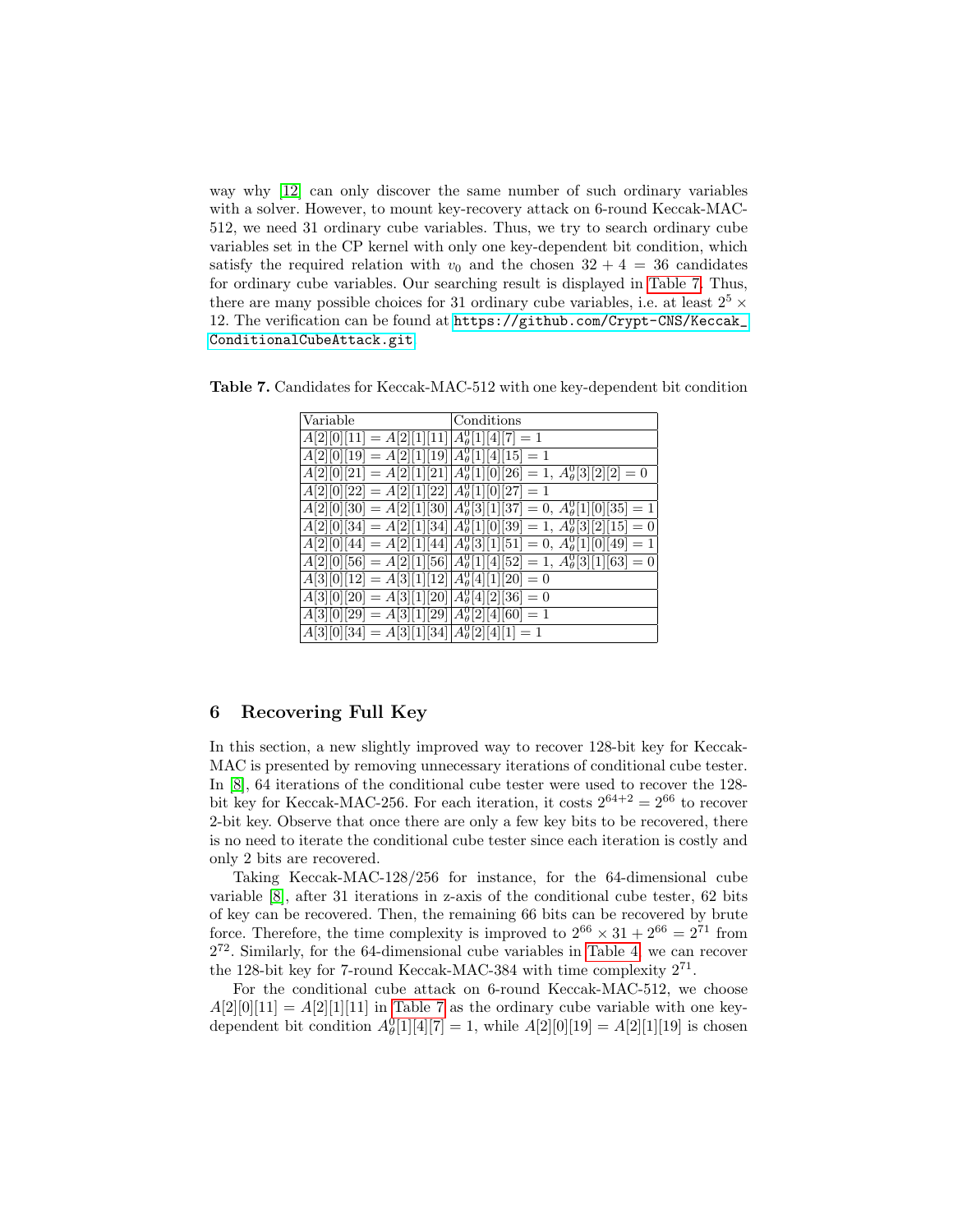in [\[12\]](#page-18-5). For our choice, only 31 iterations in z-axis is enough. Then,  $3 \times 31 = 93$ bits can be recovered with time complexity  $2^{32+3} \times 31 = 2^{35} \times 31$ . The remaining  $128 - 93 = 35$  bits can be recovered by brute force. The order to recover 93 bits of key with conditional cube tester is shown in [Table 8.](#page-16-1) Therefore, the total time complexity becomes  $2^{35} \times 31 + 2^{35} = 2^{40}$ . However, the time complexity is estimated as  $\lceil \frac{128}{3} \rceil \times 2^{2^5+3} = \lceil \frac{128}{3} \rceil \times 2^{35} = 2^{40.4}$  in [\[12\]](#page-18-5), which implies 64 iterations of the conditional cube tester are used to recover the 128-bit key.

<span id="page-16-1"></span>Table 8. The order to recover 93 bits of key with conditional cube tester

 $(k_0, k_{53}, k_{62} \oplus k_{126}), (k_1, k_{54}, k_{63} \oplus k_{127}), (k_2, k_{55}, k_0 \oplus k_{64}), (k_3, k_{56}, k_1 \oplus k_{65}),$  $(k_4, k_{57}, k_2 \oplus k_{66}), (k_5, k_{58}, k_3 \oplus k_{67}), (k_6, k_{59}, k_4 \oplus k_{68}), (k_7, k_{60}, k_5 \oplus k_{69}),$  $(k_8, k_{61}, k_6 \oplus k_{70}), (k_9, k_{62}, k_7 \oplus k_{71}), (k_{10}, k_{63}, k_8 \oplus k_{72}), (k_{22}, k_{11}, k_{20} \oplus k_{84}),$  $(k_{23}, k_{12}, k_{21} \oplus k_{85}), (k_{24}, k_{13}, k_{22} \oplus k_{86}), (k_{25}, k_{14}, k_{23} \oplus k_{87}), (k_{26}, k_{15}, k_{24} \oplus k_{88}),$  $(k_{27}, k_{16}, k_{25} \oplus k_{89}), (k_{28}, k_{17}, k_{26} \oplus k_{90}), (k_{29}, k_{18}, k_{27} \oplus k_{91}), (k_{30}, k_{19}, k_{28} \oplus k_{92}),$  $(k_{31}, k_{20}, k_{29} \oplus k_{93}), (k_{32}, k_{21}, k_{30} \oplus k_{94}), (k_{44}, k_{33}, k_{42} \oplus k_{106}), (k_{45}, k_{34}, k_{43} \oplus k_{107}),$  $(k_{46}, k_{35}, k_{44} \oplus k_{108}), (k_{47}, k_{36}, k_{45} \oplus k_{109}), (k_{48}, k_{37}, k_{46} \oplus k_{110}), (k_{49}, k_{38}, k_{47} \oplus k_{111})$  $(k_{50}, k_{39}, k_{48} \oplus k_{112}), (k_{51}, k_{40}, k_{49} \oplus k_{113}), (k_{52}, k_{41}, k_{50} \oplus k_{114}).$ 

# <span id="page-16-0"></span>7 Comparison with Previous Work

Our work is heavily based on [\[8\]](#page-18-3). However, Huang et al. did not consider the potentially useful key-independent bit conditions to slow down the propagation of ordinary cube variables [\[8\]](#page-18-3).

As for [\[9\]](#page-18-4), it seems that the key-independent bit conditions have been considered. However, it is strange that Li et al. found 63 ordinary cube variables with 6 key-dependent bit conditions for Keccak-MAC-384, while we can find much more ordinary cube variables without key-dependent bit conditions, i.e. at least 76 variables. Besides, Li et al. only found 25 ordinary cube variables set in the CP kernel for Keccak-MAC-512, while we can find  $32-5=27$  ordinary cube variables set in the CP kernel. Therefore, we guess that the key-independent bit conditions were not fully leveraged in [\[9\]](#page-18-4).

As for [\[12\]](#page-18-5), minimum key-dependent bit conditions is considered in the model. In that paper, one instance of 31 ordinary cube variables for Keccak-MAC-512 was presented, which is almost the same with what we found. However, it is strange that there are 18 key-independent bit conditions to slow down the propagation of the ordinary cube variables. With our approach, there are at most  $10 + 3 + 1 = 14$  key-independent bit conditions for ordinary cube variables. If we choose the same cube variables as [\[12\]](#page-18-5), only  $9+3=12$  key-independent bit conditions are sufficient. Indeed, we can reach the minimum key-independent bit conditions, which is  $8 + 3 = 11$ . Thus, we guess the redundancy in keyindependent bit conditions are not well processed in the modeling in [\[12\]](#page-18-5). It should be noted that the redundancy of key-independent bit conditions will not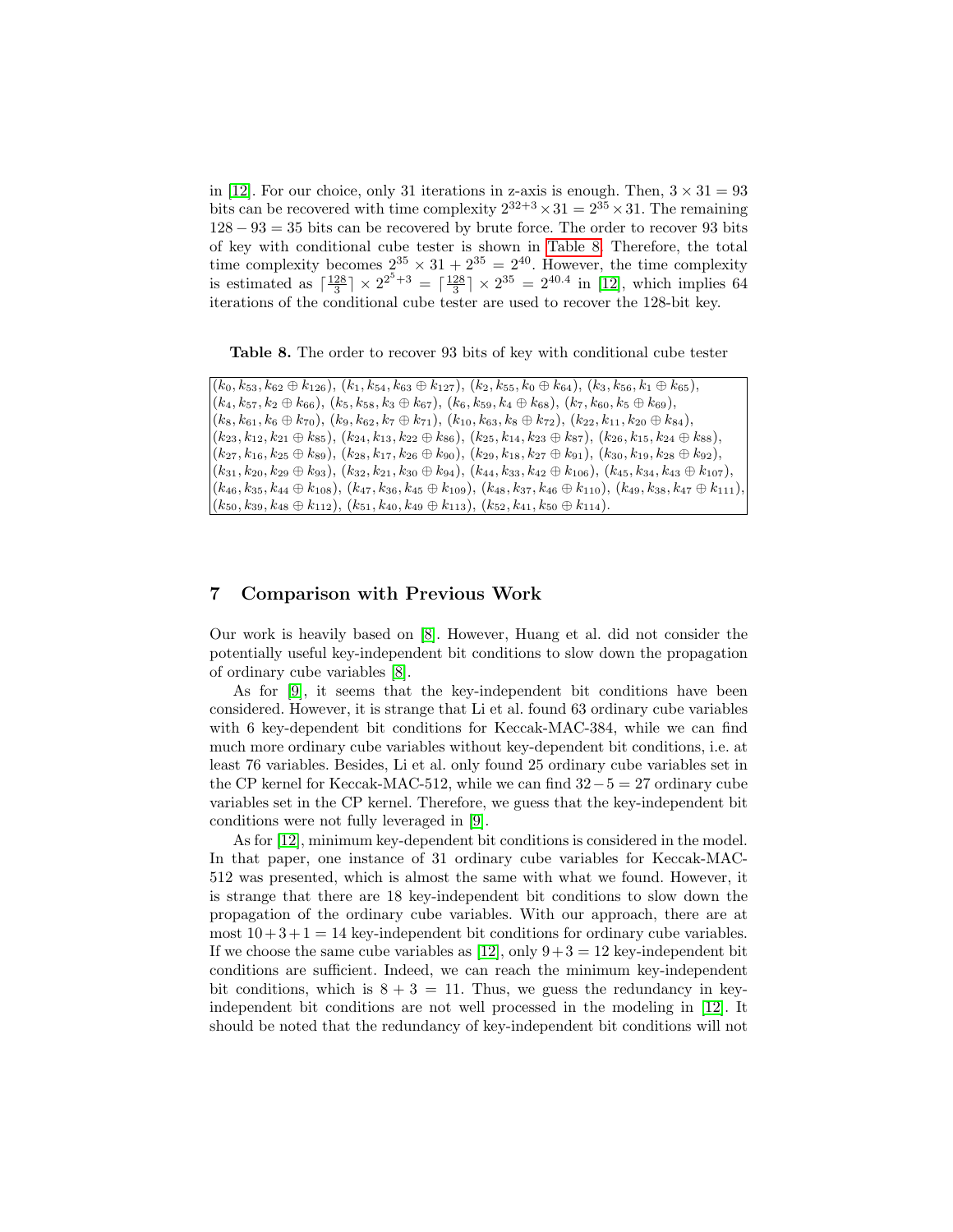affect the time complexity to recover the key. However, from the scientific point, if there is a more accurate answer, why not choose it?

In addition, a new slightly improved approach to recover the 128-bit key is introduced. This is based on the observation that many iterations of the conditional cube tester are costly once a few bits of key are left. Consequently, we improve the conditional cube attack on 7-round Keccak-MAC-128/256/384 and 6-round Keccak-MAC-512.

## <span id="page-17-5"></span>8 Conclusion

An algorithm to search ordinary cube variables for Keccak-MAC is developed. The first step is to identify a small region of potential candidates by making full use of the key-independent bit conditions. Then, these candidates are further filtered according to their relations after the first round with an efficient approach. In this way, sufficient ordinary cube variables can be discovered to establish the conditional cube tester. Combined with the new slightly improved way to recover the key, the time complexity of the conditional cube attack on 7-round Keccak-MAC-128/256/384 and 6-round Keccak-MAC-512 are improved to  $2^{71}$  and  $2^{40}$  respectively.

Acknowledgement We thank the anonymous reviewers of IWSEC 2019 for their insightful comments and suggestions. Fukang Liu and Zhenfu Cao are supported by National Natural Science Foundation of China (Grant No.61632012, 61672239). Gaoli Wang is supported by the National Natural Science Foundation of China (No. 61572125) and National Cryptography Development Fund (No. MMJJ20180201).

# References

- <span id="page-17-4"></span>1. Jean-Philippe Aumasson, Itai Dinur, Willi Meier, and Adi Shamir. Cube testers and key recovery attacks on reduced-round MD6 and Trivium. In Fast Software Encryption, 16th International Workshop, FSE 2009, Leuven, Belgium, February 22-25, 2009, Revised Selected Papers, pages 1–22, 2009.
- <span id="page-17-0"></span>2. Guido Bertoni, Joan Daemen, Michaël Peeters, and Gilles Van Assche. The Keccak reference, 2011. <http://keccak.noekeon.org>.
- <span id="page-17-2"></span>3. Wenquan Bi, Xiaoyang Dong, Zheng Li, Rui Zong, and Xiaoyun Wang. MILPaided cube-attack-like cryptanalysis on Keccak keyed modes. Cryptology ePrint Archive, Report 2018/075, 2018. <https://eprint.iacr.org/2018/075>.
- <span id="page-17-3"></span>4. Itai Dinur, Orr Dunkelman, and Adi Shamir. New attacks on Keccak-224 and Keccak-256. In Fast Software Encryption - 19th International Workshop, FSE 2012, Washington, DC, USA, March 19-21, 2012. Revised Selected Papers, pages 442–461, 2012.
- <span id="page-17-1"></span>5. Itai Dinur, Pawel Morawiecki, Josef Pieprzyk, Marian Srebrny, and Michal Straus. Cube attacks and cube-attack-like cryptanalysis on the round-reduced Keccak sponge function. In Advances in Cryptology - EUROCRYPT 2015 - 34th